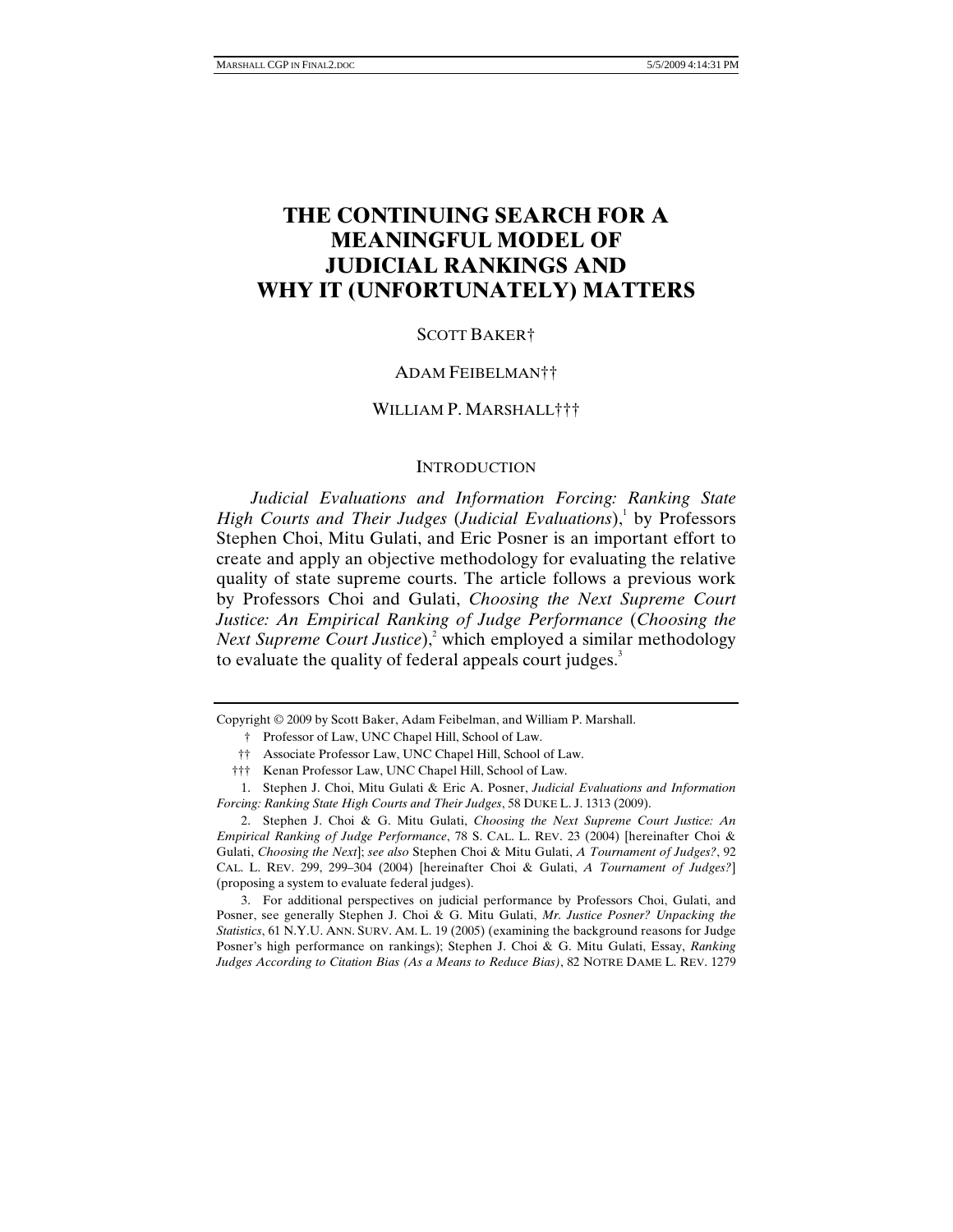Professors Choi, Gulati, and Posner consistently advance the theme that judicial rankings are here to stay.<sup>4</sup> They contend that it is important to develop an objectively neutral rankings system for two reasons. First, an objective rankings system will offer significant insights into judicial performance precisely because it is transparent and replicable. Second, an objectively neutral methodology will counter other evaluation systems that are more designed to reflect the agendas of the evaluators than the quality of the judges studied.

We *generally* agree with Professors Choi, Gulati, and Posner with respect to these central assertions. Judicial rankings, for better or worse, are not going away. Therefore, there is a strong need to develop meaningful and appropriate measures for evaluation. We also agree with the authors that developing objective criteria, if possible, can unmask and refute the efforts of interest groups and politicians to manipulate standards to further their own agendas.

The Choi, Gulati, and Posner approach is straightforward: (1) identify attributes of judicial quality that are value neutral and uncontestable, (2) find objectively measurable proxies that correlate with those attributes, and (3) rank state courts according to the proxies. The judicial attributes Professors Choi, Gulati, and Posner select are productivity, influence, and independence. The measurable proxies are the number of opinions written by state courts, the amount of out-of-state citations to those opinions, and instances of disagreement among judges of the same political stripe. The study suggests that to the extent that these proxies measure uncontestable attributes of good judges and good courts, the rankings should reflect relative judicial quality. Equally important, the rankings should motivate judges and courts to improve their ranking by improving their performance with respect to the underlying attributes.

That said, we have a number of concerns with the authors' approach. To initially illustrate these concerns, consider the following example. Suppose one wants to rank seafood restaurants. Convenience is at least one important attribute in a restaurant, and one possible proxy for convenience might be the distance of the seafood place from the closest highway exit ramp. One might

<sup>(2007) (</sup>proposing a ranking system to make judicial bias more transparent); Stephen J. Choi  $\&$ G. Mitu Gulati, Essay, *Which Judges Write Their Opinions (And Should We Care?)*, 32 FLA. ST. U. L. REV. 1077, 1079–96 (2005) (discussing the desirability of addressing issues of authorship and delegation in federal court opinions).

<sup>4</sup>*. See, e.g.*, Choi et al., *supra* note 1, at 1364.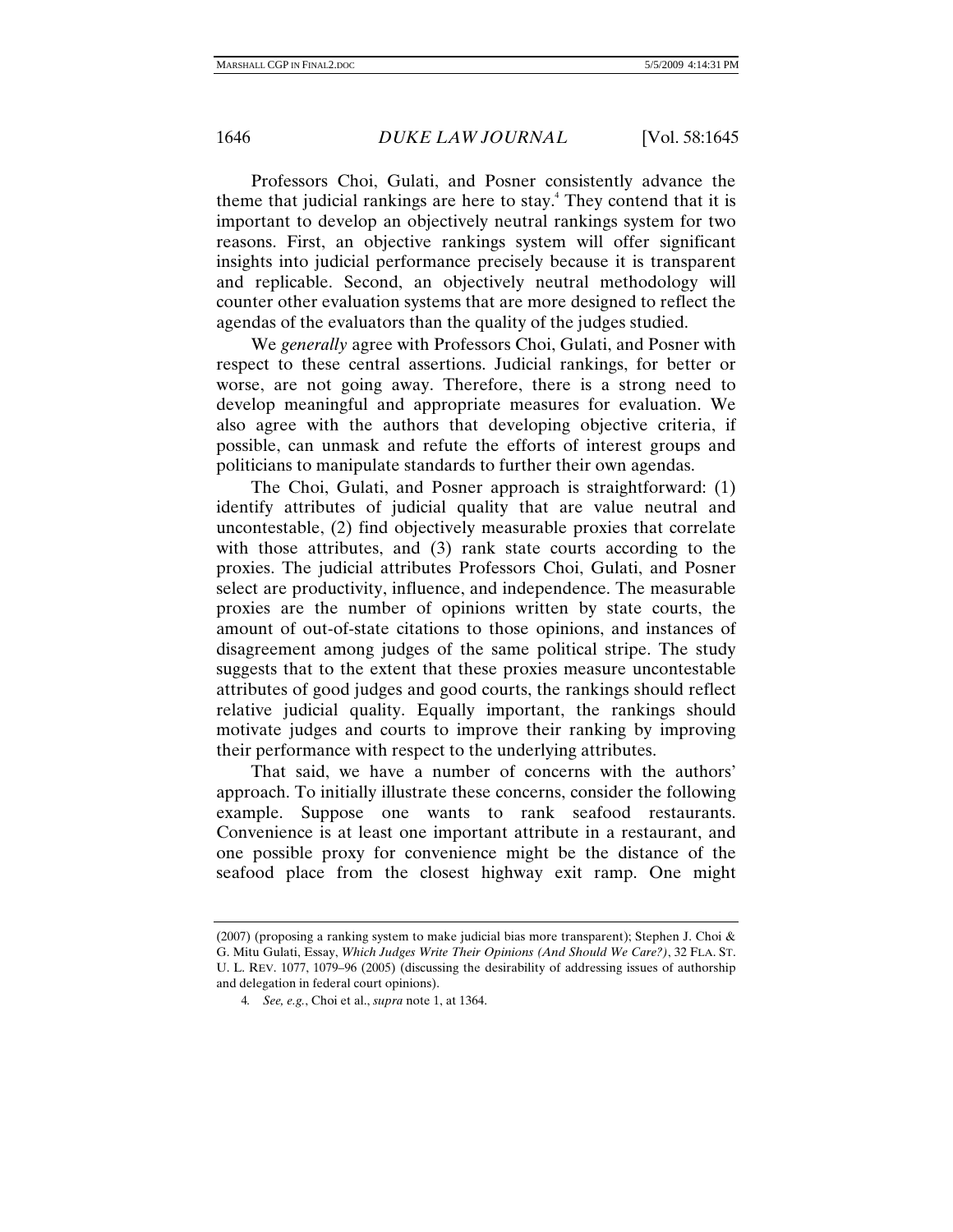therefore develop a restaurant quality index based on the ramp-toentrance distance in which restaurants closer to a ramp are ranked higher than those farther away. But how effective would this ranking actually be in determining restaurant quality?

First, the ranking on its own provides little meaningful information if convenience is much less important to customers than other attributes. It tells nothing, for example, about the quality of the food, the friendliness of the service, or the cleanliness of the facility. Second, if the proxy—ramp-to-entrance—is a small part of what it means to be convenient, the ranking does not even tell one much about convenience. Customers, after all, might find larger parking lots to be of more convenience than highway proximity. Finally, because a ranking encourages its subjects to take actions to increase their scores, this convenience ranking might lead a restaurant to move closer to a highway rather than take more important actions such as improving the quality of its food, hiring friendlier employees, working on its cleanliness, or increasing the size of its parking lot.

These same concerns come into play in the Choi, Gulati, and Posner study. Similar to the choice of convenience in the restaurant ranking described above, we strongly suspect that the attributes that the authors select in *Judicial Rankings* constitute relatively minor aspects of judicial quality. Those who care about state supreme courts may not be all that concerned about productivity, influence, or independence. Rather, observers may care more about whether judges have a particular ideology or judicial philosophy, whether they vote certain ways in hot button cases, whether they are fair, whether they present their legal opinions clearly and address opposing arguments, whether they possess a sound judicial temperament, whether they have unquestioned integrity, whether they treat lawyers respectfully, and whether they have outstanding reputations as jurists in their communities. These factors (with the exception of ideology and voting patterns) are undoubtedly hard, perhaps impossible, to quantify. And many of these factors, unlike the ones relied on by Professors Choi, Gulati, and Posner, cannot be culled from Westlaw or Lexis. Nonetheless, in deciding what is a high-quality court, the Choi, Gulati, and Posner study—and the presumption it generates elevates measurable over nonmeasurable attributes without regard to their relative importance.<sup>5</sup>

 <sup>5.</sup> The authors' response to these concerns is that the presumptive marker of judicial quality created by the ranking encourages parties to convey other useful information in an effort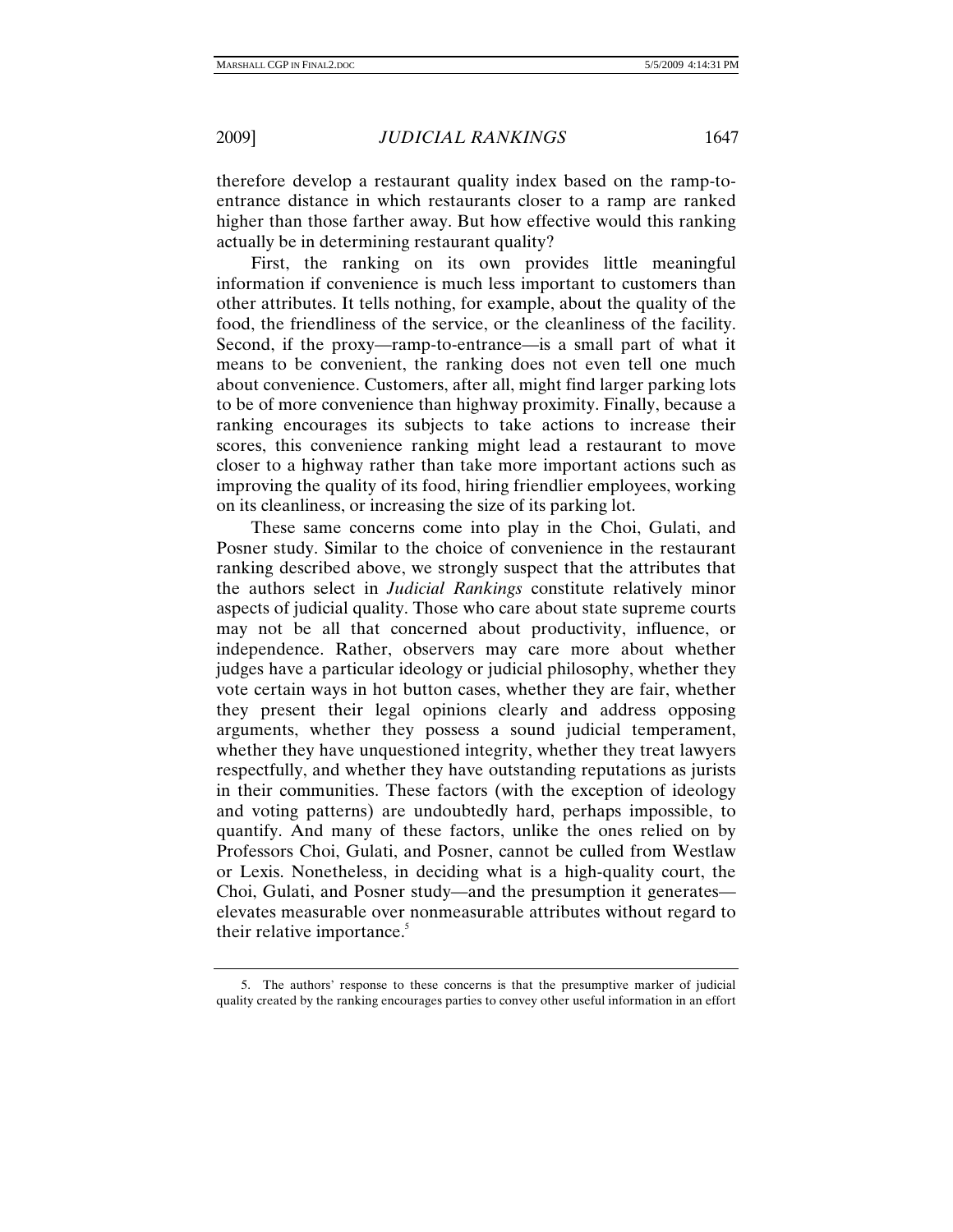Second, even if judicial productivity, influence, and independence are central to evaluating judicial quality, it is not at all clear that the authors' methodology accurately captures performance in these areas. That is to say, the correlation between the proxy and the attribute might not be that high. Does the number of published opinions, for example, really reflect judicial productivity? Or are there other more important factors involved, such as the total number of cases reviewed, the time a court takes between hearing and resolving a matter, or the effort the court devotes to judicial administration and supervision? If so, then, the *single* proxy they have chosen does not offer much more information about judicial productivity than distance from the highway offers about the convenience of restaurants in a world in which people care more about parking or hours of operation.

Third, in the same way that we are wary of a restaurant rankings system that only encourages restaurants to move closer to a highway, so are we concerned with the incentives for judicial behavior created by the Choi, Gulati, and Posner rankings. Evaluation systems encourage their subjects to engage in activity to improve their rankings.<sup>6</sup> Indeed, rankings, as will be discussed, are beneficial when they encourage aspects of judicial behavior that should be rewarded and penalize aspects of judicial behavior that should be discouraged.<sup>7</sup> But one must be confident in the correlation between the proxy and the attribute for the ranking to serve a salutary purpose. It is not clear that motivating judges to write more opinions, to work to have their opinions more frequently cited, or to disagree with judges of the same political party would increase the overall quality of state courts particularly when those actions may require the judges to forego other activities that may be more important to the administration of justice.<sup>8</sup> For example, judges striving to improve their productivity

to combat the presumption. But, as we will discuss *infra* Part II.B, that will be hard to do. A seafood restaurant, for example, grappling with a low convenience ranking would have to post flyers about the quality of the fish or the ambience of its dining room. These unverifiable claims about immeasurable quality attributes look self-serving and will be unlikely to ever dislodge the initial ranking presumption.

<sup>6</sup>*. See, e.g.*, Frederick Schauer, *Incentives, Reputation, and the Inglorious Determinants of Judicial Behavior*, 68 U. CIN. L. REV. 615, 630 (2000) (discussing the role of reputation in influencing judicial behavior).

<sup>7</sup>*. See infra* Part II.C.

 <sup>8.</sup> The authors readily concede this point. *See* Choi et al., *supra* note 1, at 1318 (citing Steven Kerr, *On the Folly of Rewarding A While Hoping for B*, 18 ACAD. MGMT. J. 769, 778 (1975)).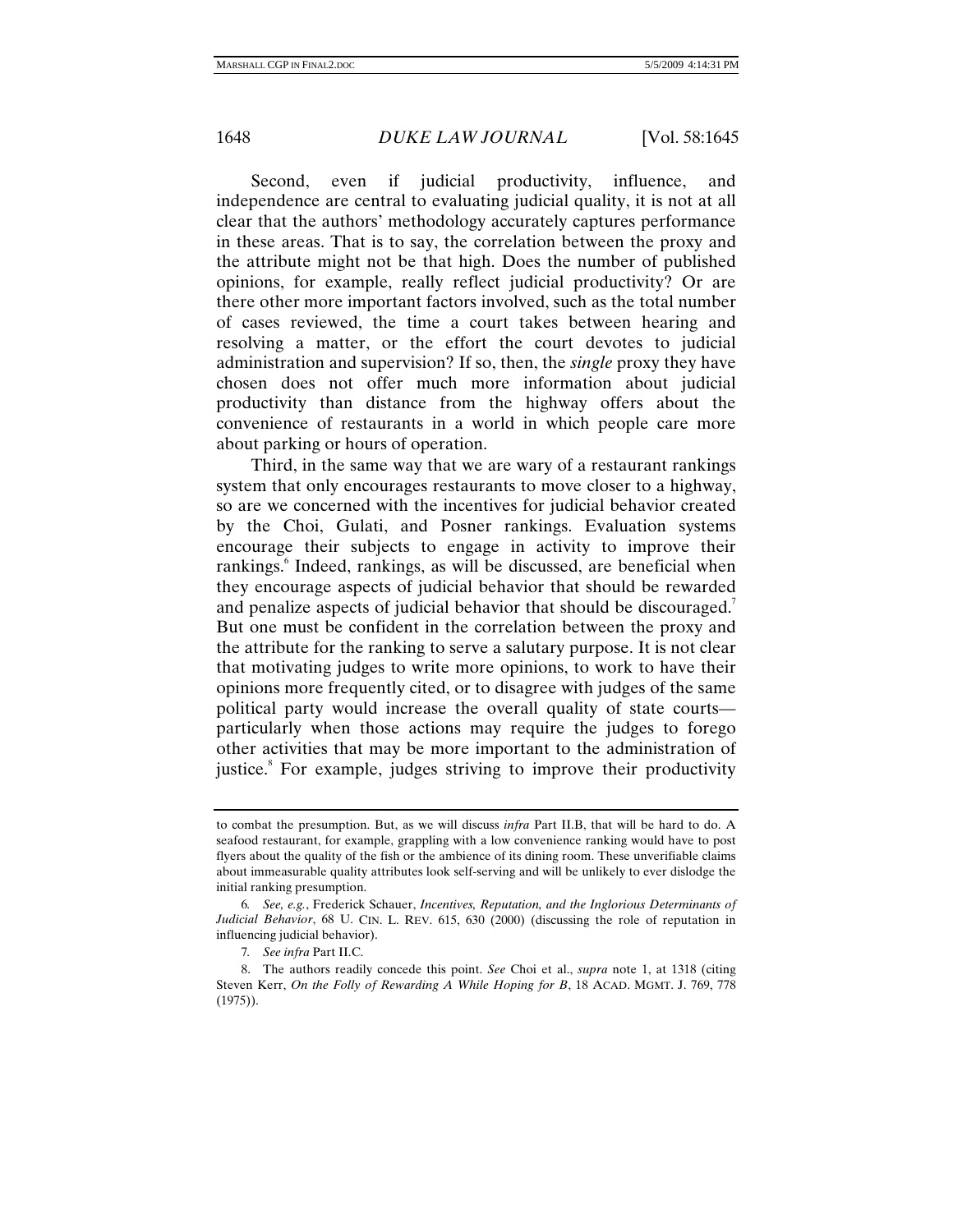score by writing more opinions might shirk on other productive responsibilities such as court administration, careful consideration of the merits of each case, or a close reading of the trial record.

We therefore raise the possibility that the Choi, Gulati, and Posner study may serve to weaken rather than improve judicial performance. Again, we do not suggest that rankings systems are necessarily bad because they may prospectively affect judicial behavior. The key, however, is creating a metric that leads to beneficial results, and we are concerned that the particular criteria used in *Judicial Evaluations* are not so finely calibrated.

This Essay proceeds as follows. Part I addresses the threshold question of whether ranking state supreme courts is valuable. Assuming that there is value in the project, Part II looks at alternative measures for evaluating the performance of state courts, juxtaposing those measures with the indices of productivity, influence, and independence used by Professors Choi, Gulati, and Posner. Part III examines the Choi, Gulati, and Posner study in detail. It first questions whether, in creating a presumptive marker of judicial quality, the authors miss something by focusing on productivity, influence, and independence. Part III then discusses some of the methodological problems with the selected proxies. Part IV suggests an alternative lens of judicial evaluation that might lead to more beneficial results.

## I. WHY RANK STATE SUPREME COURTS?

Prior to the Choi, Gulati, and Posner study, the most prominent rankings of state supreme courts were those issued by the United States Chamber of Commerce (Chamber).<sup>9</sup> The Chamber surveys lawyers and asks them to evaluate the judicial impartiality, the judicial competence, and the overall quality of state courts. The rankings reward those courts that leading business lawyers perceive as friendly to business. $10$ 

The immediate positive result of *Judicial Evaluations* is that it provides a counterbalance to the Chamber by demonstrating that a high probusiness ranking does not equate to a high, objective quality ranking. This contribution is not to be undervalued. One use of any

<sup>9</sup>*. See, e.g.*, HARRIS INTERACTIVE, INC., 2008 U.S. CHAMBER OF COMMERCE STATE LIABILITY SYSTEMS RANKING STUDY (2008), *available at* http://courts.delaware.gov/Courts/ Superior%20Court/pdf/?harris\_2008.pdf.

<sup>10</sup>*. Id.* at 20 tbl.7.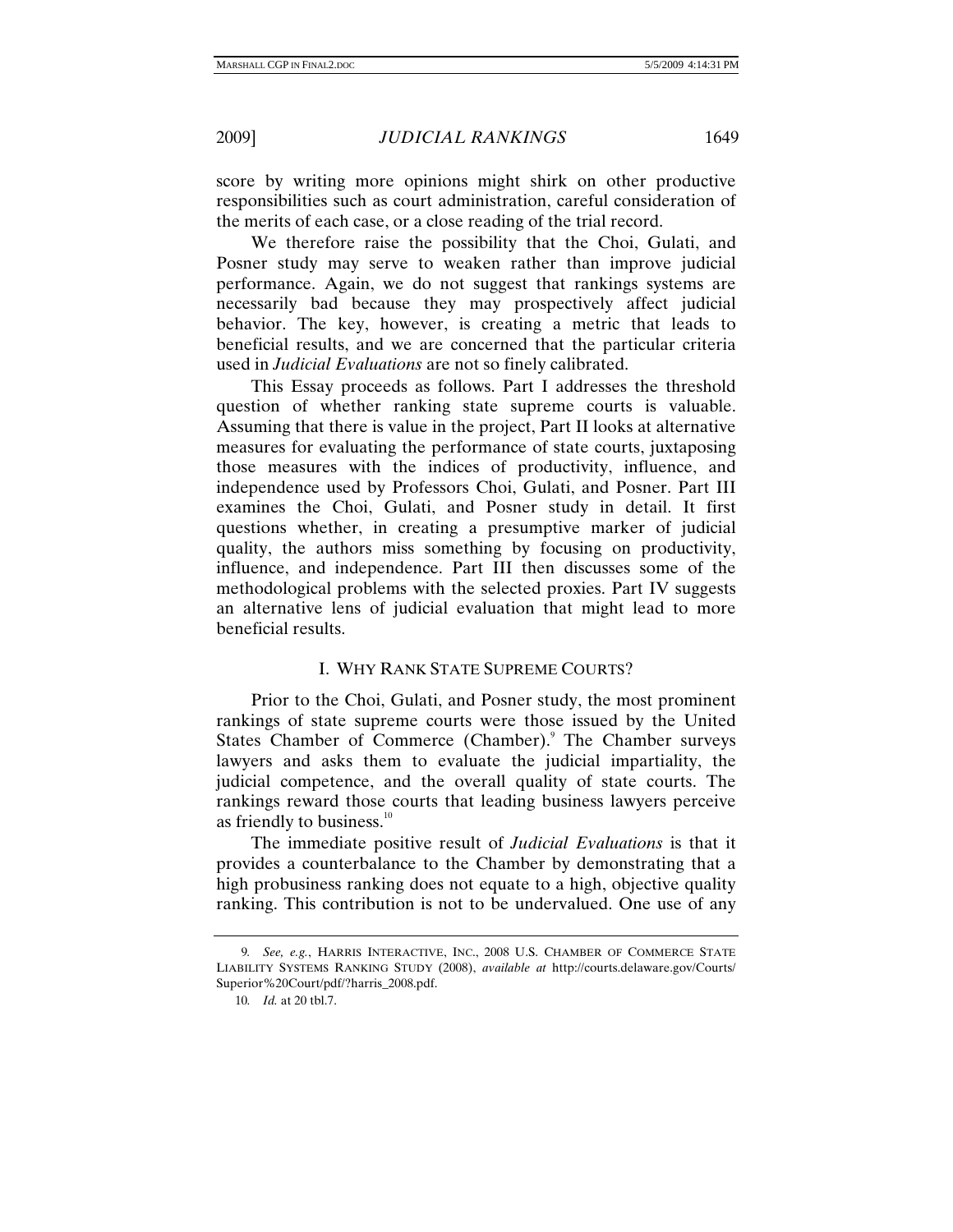judicial rankings system is political spin. As Professors Choi and Gulati noted in their previous work, political actors consistently claim that the judges they support are of the highest caliber and quality, $11$ and they will no doubt be quick to cite a ranking system that supports their claim if at all possible.<sup>12</sup> Accordingly, it is also unsurprising that rankings have also been used in debates over judicial salaries and resources.13 Indeed because of their "ease of transmission and understandability,"<sup>14</sup> ranking systems have particularly powerful resonance in the public mind.<sup>15</sup> For this reason alone, offering an objective alternative to the Chamber's agenda-driven ranking system is invaluable.

Beyond providing a weapon in the spin wars, however, the benefits of ranking state supreme courts are not obvious.<sup>16</sup> For example, although the project of ranking federal appeals court judges may make some sense as a method for determining the relative merit of particular judges competing for a United States Supreme Court nomination, $\frac{17}{12}$  the same rationale does not apply to comparing the relative merits of state supreme courts. After all, seats on the United States Supreme Court are filled by individuals, not full courts.<sup>18</sup>

Nor does ranking state supreme courts accomplish the same function as ranking institutions such as colleges, professional schools,

17*. See* Choi & Gulati, *Choosing the Next*, *supra* note 2, at 25–32.

 <sup>11.</sup> Choi & Gulati, *Choosing the Next*, *supra* note 2, at 39 n.29.

 <sup>12.</sup> To be sure, politicians might shy away from using a ranking system that may be seen as too controversial or otherwise inconsistent with their agenda. A conservative, for example, would likely not be inclined to cite a high ranking from the American Civil Liberties Union as favorable evidence of a judge's merit.

<sup>13</sup>*. See* Letter from Robert D. Ray, Iowa Judicial Comp. Task Force, to Nicholas Critelli, President, Iowa State Bar Ass'n (Apr. 18, 2005), *available at* http://www.iowabar.org/misc documents.nsf/2b85a4ea12f4bfac8625669d006e27ab/f0fb92e322a9987d86256ff20049a0bb/\$FILE/ Judicial%20compensation.pdf (cited in Choi et al., *supra* note 1, at 1316 n.2).

 <sup>14.</sup> Choi & Gulati, *Choosing the Next*, *supra* note 2, at 39 n.29.

<sup>15</sup>*. See, e.g.*, Press Release, Univ. of Iowa News Serv., Study by UI Sociologist Shows Law School Rankings Affect Student Decisions (Mar. 1, 2006), http://www.newsreleases.uiowa.edu/ 2006/march/030106law\_study.html.

 <sup>16.</sup> One reason for rankings suggested by the authors is to establish bragging rights. Choi et al., *supra* note 1, at 1316–17. Perhaps a ranking system could be justified on that count alone. But we are skeptical. The more likely uses of rankings are to (1) further policy or political agendas or (2) decide on the allocation of resources to the court.

 <sup>18.</sup> Rankings, of course, could be used to compare the relative merits of state supreme court judges but that would require individual rankings and not a ranking of the court as a whole. In this respect, it is notable that *Judicial Evaluation* does not rank all individual state court judges. *See* Choi et al., *supra* note 1, at 1360. Instead, it identifies judges that score particularly well on certain measures. *See id.* at 1361 tbl.14.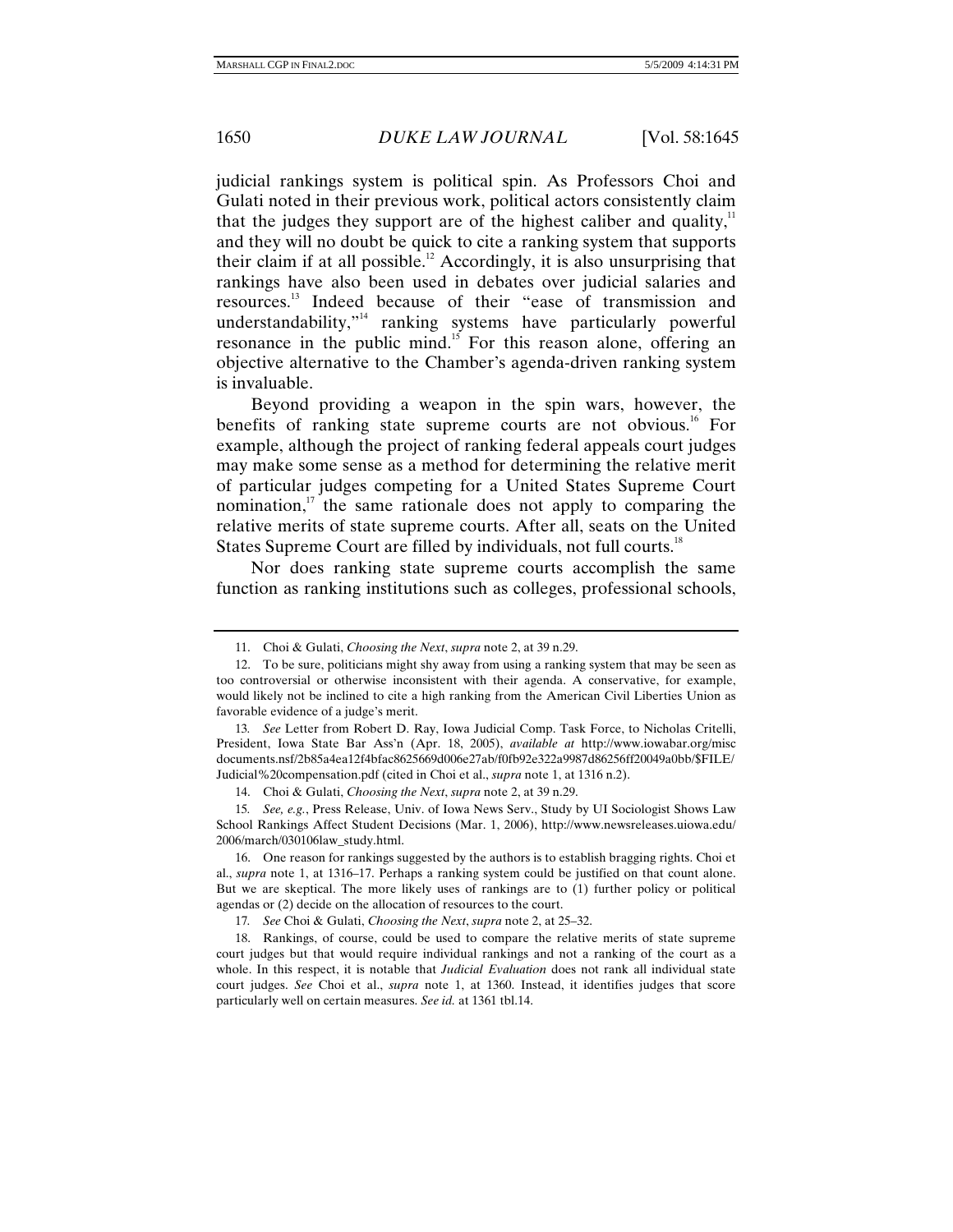or hospitals.19 Those rankings influence the choices of prospective patients, students, and faculty to affiliate with a particular institution.<sup>20</sup> The only equivalent of "applicants" to state supreme courts are litigants. The aspect of judicial reputation of most interest to the litigant, however, is the court's sympathies for, or against, their legal position—not whether that state's supreme court is considered by some measures to be objectively excellent. $2<sup>1</sup>$ 

Professors Choi, Gulati, and Posner suggest that ranking state courts may assist individuals or entities that have an interest in the influence of out-of-state courts. They claim that rankings may be useful to individuals or entities who are affected by out-of-state supreme court decisions because those parties then may have reason to try to affect judicial composition in the highly ranked (and therefore ostensibly more influential) states or they may want to submit amicus briefs to influence the development of the law in those states. $22$ 

They further contend that lawyers, academics, and others who conduct legal research may be especially interested in knowing which court systems are seen as producing the best judicial opinions so they can determine the best examples of legal reasoning.<sup>23</sup> Finally, they might suggest in this same vein that rankings could be beneficial because a court in one state might follow a precedent from a highly rated out-of-state supreme court over a decision of a lesser-ranked state supreme court.

But these effects are likely to be marginal at best. The interests of individuals or entities in out-of-state proceedings are likely to be issue-dependent, not generic. For example, although labor law

<sup>19</sup>*. See Special Report: America's Best Graduate Schools: Schools of Law*, U.S. NEWS & WORLD REP., Apr. 7–14, 2008, at 46, 46; *Special Report: America's Best Graduate Schools: Schools of Medicine*, U.S. NEWS & WORLD REP., Apr. 7–14, 2008, at 36, 36–38; U.S. News & World Report, America's Best Hospitals, http://health.usnews.com/sections/health/besthospitals/index.html (last visited Apr. 4, 2009).

<sup>20</sup>*. See, e.g.*, Michael Sauder & Ryon Lancaster, *Do Rankings Matter? The Effects of* U.S. News & World Report *Rankings on the Admissions Processes of Law Schools*, 40 LAW & SOC'Y REV. 105, 105 (2006) (finding that the *U.S. News & World Report* rankings "have significant effects on both the decisions of prospective students and the decisions schools make in the admissions process").

 <sup>21.</sup> For a discussion on the tendency of partisan elected state court judges to redistribute wealth from out-of-state defendants, see Eric Helland & Alexander Tabarrok, *The Effect of Electoral Institutions on Tort Awards*, 4 AM. L. & ECON. REV. 341, 341 (2002). "[D]ifferences in awards are caused by differences in electoral systems, not by differences in state law." *Id.*

 <sup>22.</sup> Choi et al., *supra* note 1, at 1317–18.

<sup>23</sup>*. Id.*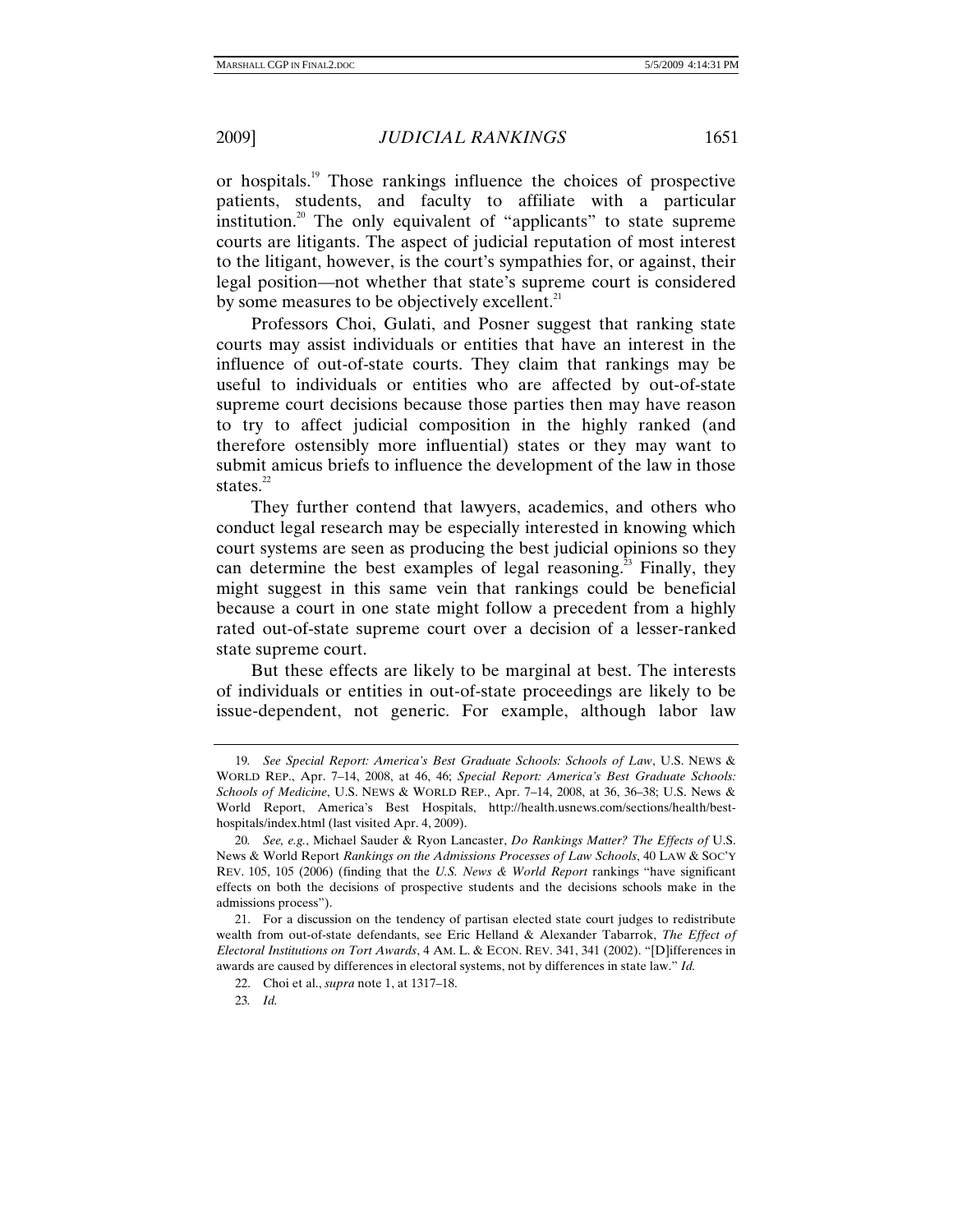practitioners in one state may want to influence the development of labor law in another state, it is unlikely that they will have enough interest in that state's legal system to also seek to influence that state's law in other substantive areas. Likewise, legal researchers are likely to focus on cases in their substantive areas rather than on the reputations of out-of-state courts in general. They will normally investigate significant cases in their area of interest, regardless of jurisdiction, and will not artificially confine their inquiries to highly ranked judicial systems. Finally, a state supreme court seeking support for its holdings from another jurisdiction will be far more likely to be interested in the result of the case it cites than in the reputation of the court that decides it. $24$  Indeed it is hard to believe that a court faced with conflicting decisions from two different courts would decide to follow one solely because the issuing court has a superior reputation.

There is one area, however, in which the impact of judicial rankings may be understated. Judicial rankings do not merely reflect past performance of a judge or a court system—they might also create incentives for a judge or court to take actions to improve their score.<sup>25</sup> If the ranking is used by the appointing authority—voters or governors—to grade court performance, scoring well on the ranking system will lead to job security and maybe even more resources.<sup>26</sup> And even if there are no tangible benefits to higher rankings, judges may seek to score better in a ranking system simply because they believe it will help improve their reputation and stature.<sup>27</sup> Accordingly, one reason to rank judges or courts would be to influence behavior. As such, the stakes in judicial rankings are high and the importance of getting it right and developing a system that serves to encourage appropriate judicial behavior is manifest. The

 <sup>24.</sup> Contrast this with the reputation of the judge who wrote the cited case. Sometimes, an opinion will delineate which judge wrote the cited opinion to give the citation more authority. This is especially true if a famous and influential judge wrote the opinion. *See* David Klein & Darby Morrisroe, *The Prestige and Influence of Individual Judges on the U.S. Courts of Appeals*, 28 J. LEGAL STUD. 371, 371 (1999) (discussing the invocation of judges' names in citations of court opinions).

 <sup>25.</sup> Professors Choi, Gulati, and Posner recognize this. Indeed, it is one reason they developed their ranking system. Choi & Gulati, *A Tournament of Judges?*, *supra* note 2, at 313– 15.

 <sup>26.</sup> In the competition for state dollars, courts might spin rankings a number of ways. A low-ranking court might attribute their rank or status to a lack of resources. A high-ranking court might claim that they deserve more money precisely because they are so excellent.

<sup>27</sup>*. See* Schauer, *supra* note 6, at 627–31.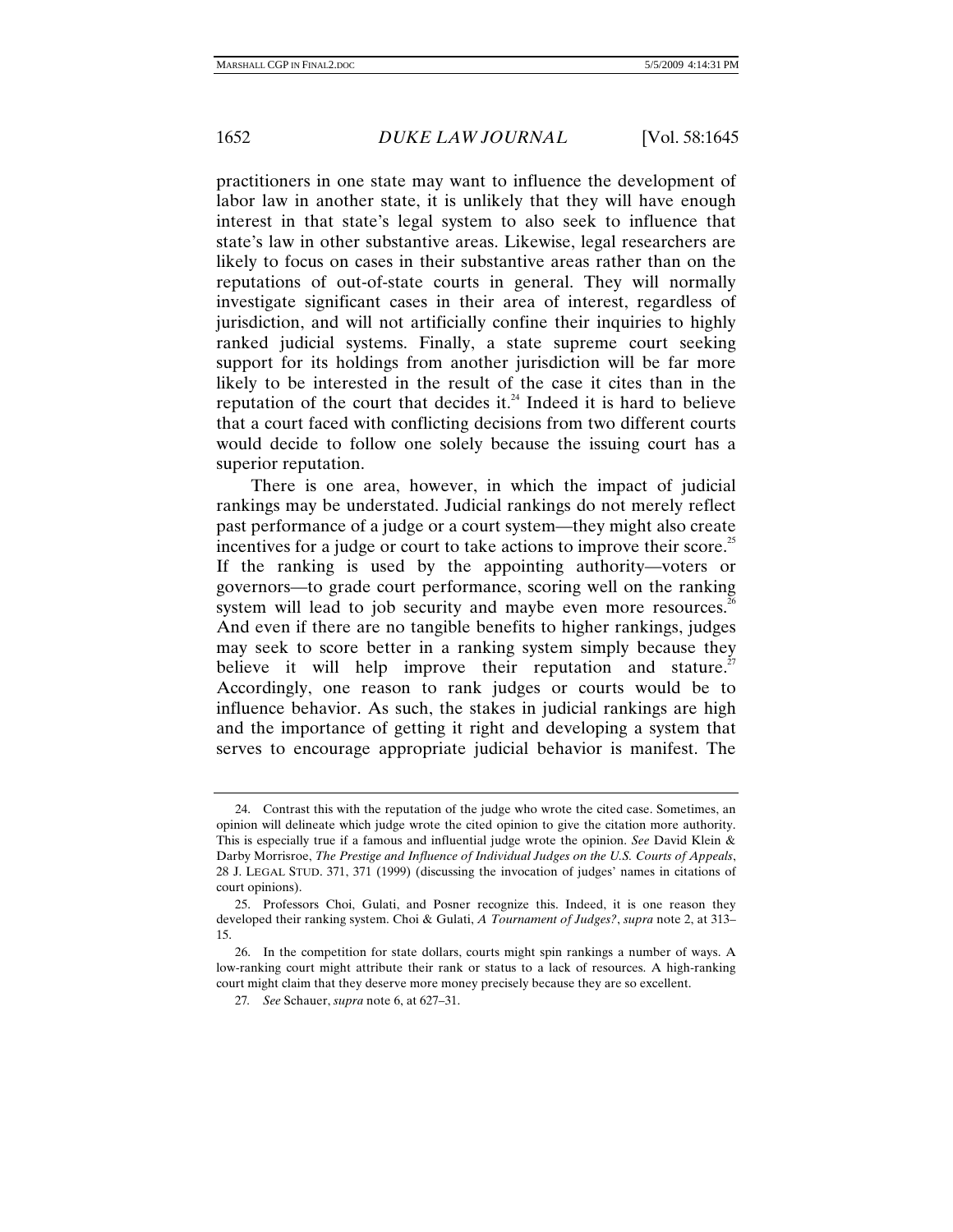question of whether the ranking system developed by Professors Choi, Gulati, and Posner actually correlates to the estimable qualities of a judge or a court is therefore of considerable consequence.

# II. MEASURING JUDICIAL QUALITY

The question of what makes a good judge depends in no small part on who is asking. To the Chamber, the question is easy—a judge that lawyers perceive advance a probusiness agenda. Likewise, the Sierra Club presumably considers a good judge to be one whose opinions support environmental interests; organized labor considers a good judge to be one whose jurisprudence furthers workers' rights; and the American Medical Association considers a good judge to be one whose decisions limit tort awards for malpractice and otherwise demonstrate solicitude for the concerns of physicians and other medical professionals.

To a practicing attorney, the answer may be something different. No doubt any attorney would be delighted to appear before a judge who, for ideological reasons, is predisposed to rule in his favor. But we are not convinced that all lawyers are so obsessively self-interested that they would believe that simply because a judge might rule for that lawyer's side, that judge is thereby excellent. Moreover, in many, if not most, cases ideology does not come into play.<sup>28</sup> Thus, we suspect that practicing lawyers would most value judges who are impartial, clear, open-minded, fair, experienced, timely, and even-keeled in judicial temperament.<sup>29</sup>

The academic or expert observer, in turn, may be more focused on qualities such as vision, creativity, writing quality, and scholarly impact. Concededly, academics or experts may be influenced in their appraisal by agreement with the judge on key issues, but they will also be attuned to the judge's knowledge of the law, ability to anticipate the implications of the judge's decisions, and intellectual honesty in addressing opposing arguments. When Michael W. McConnell, a prominent conservative, was nominated to the Tenth Circuit by President George W. Bush, for example, he was supported by over a

 <sup>28.</sup> RICHARD A. POSNER, HOW JUDGES THINK 27–28 (2008).

<sup>29</sup>*. See* MODEL CODE OF JUDICIAL CONDUCT R. 2.2 cmt. 1 (2007) (calling for judges to serve with impartiality, fairness, and to be "objective and open-minded"); *id.* 2.5 cmts. 1–4 (instructing judges to perform duties competently and diligently; to be efficient, punctual, and prepared; and to avoid any "unnecessary cost or delay").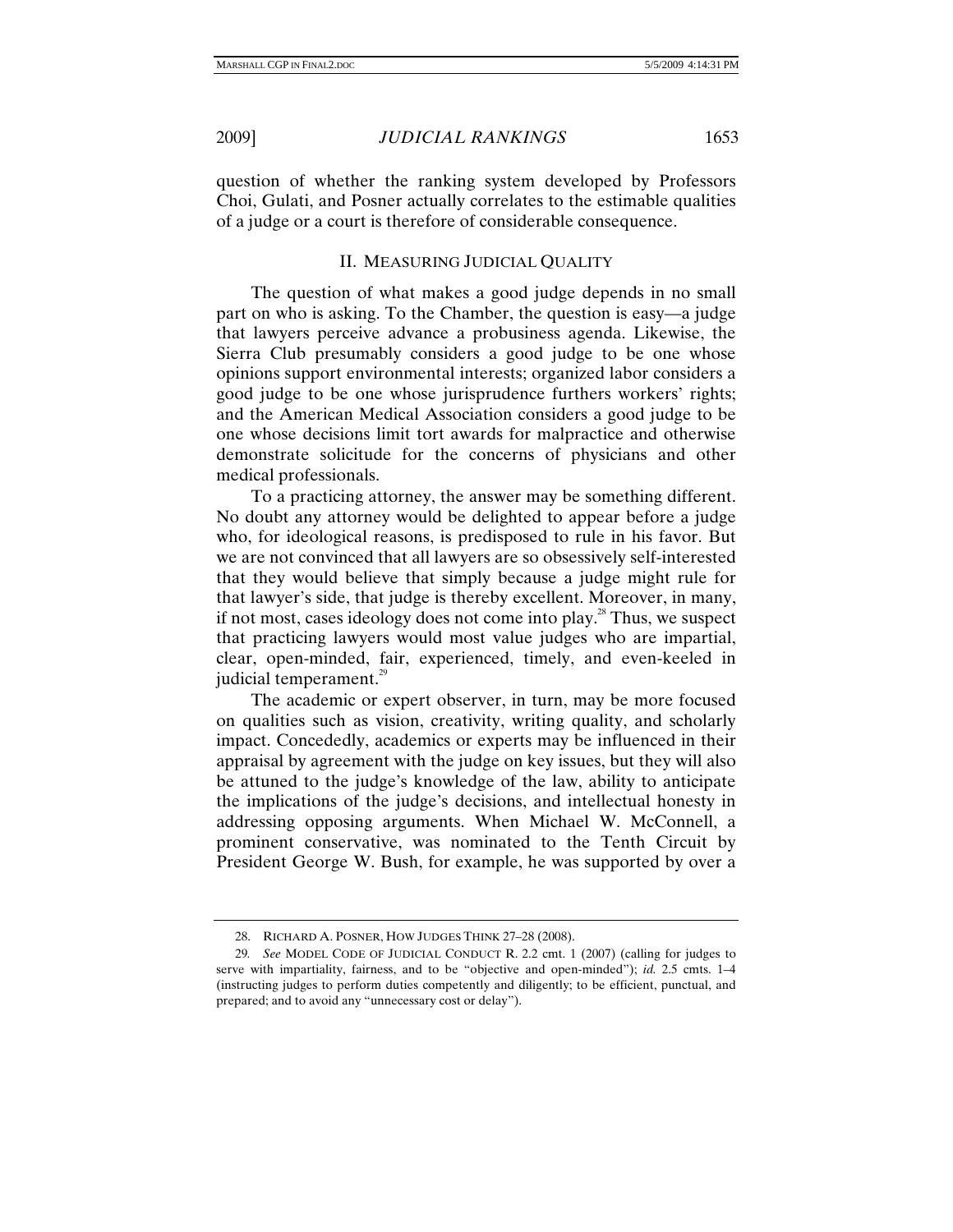hundred legal scholars, including some of the most liberal academics in the country, because of the strength of his scholarly contributions.<sup>30</sup>

A president or governor, on the other hand, may view judicial quality in still another light. The president or governor wants to appoint a judge who shares a similar legal vision and who will use the judicial role to advance the appointing agent's political agenda.<sup>31</sup> Yet, the president or governor will also be alert to other factors such as ethnic and geographic diversity and support from key constituencies or political actors. More to the point for our purposes, the president or governor is also likely, for both short-term and long-term reasons, to want to appoint a jurist with high stature, meaning a reputation for excellence among people of all political stripes. In the short term, the appointment of a highly regarded jurist will improve the president or the governor's own political capital as the choice will be seen as motivated by merit rather than politics. Further, establishing a pattern of appointing highly regarded jurists may make for a smoother confirmation of the president or governor's subsequent judicial nominees as an established track record of reputable appointments means that each additional appointment might be subject to less scrutiny. $32$ 

Similarly, the president or governor will also have strong longterm interests at stake in nominating persons of stature. Appointing governors or presidents will be interested in seating well-reputed judges to establish their own legacy as someone who took nominations powers seriously and worked to favorably influence the administration of justice. The president or governor may also want to appoint a jurist who has the vision and the ability to influence the law for future generations.

<sup>30</sup>*. Confirmation Hearings on Federal Appointments: Hearings Before the S. Comm. on the Judiciary*, 107th Cong. 707–35 (2002).

 <sup>31.</sup> Attitudinalists might suggest that appointing someone sharing a similar legal vision is simply an attempt to achieve favorable political results through judicial decisions. But the equation is more complicated. A conservative governor, for example, is likely to choose to appoint a conservative judge over a liberal candidate because they think the conservative judge is right on the law. Conservative governors, then, choose judges based on what they believe to be merit; the potential to obtain favorable political results through judicial decisionmaking is not, in effect, anything more than a welcome by-product.

 <sup>32.</sup> This is not to say that a president or governor will never appoint a judge because of immediate political concerns. President George W. Bush, for example, may have nominated Harriet Miers to the United States Supreme Court because he was particularly interested in having a judge who strongly supported his positions on expansive presidential power.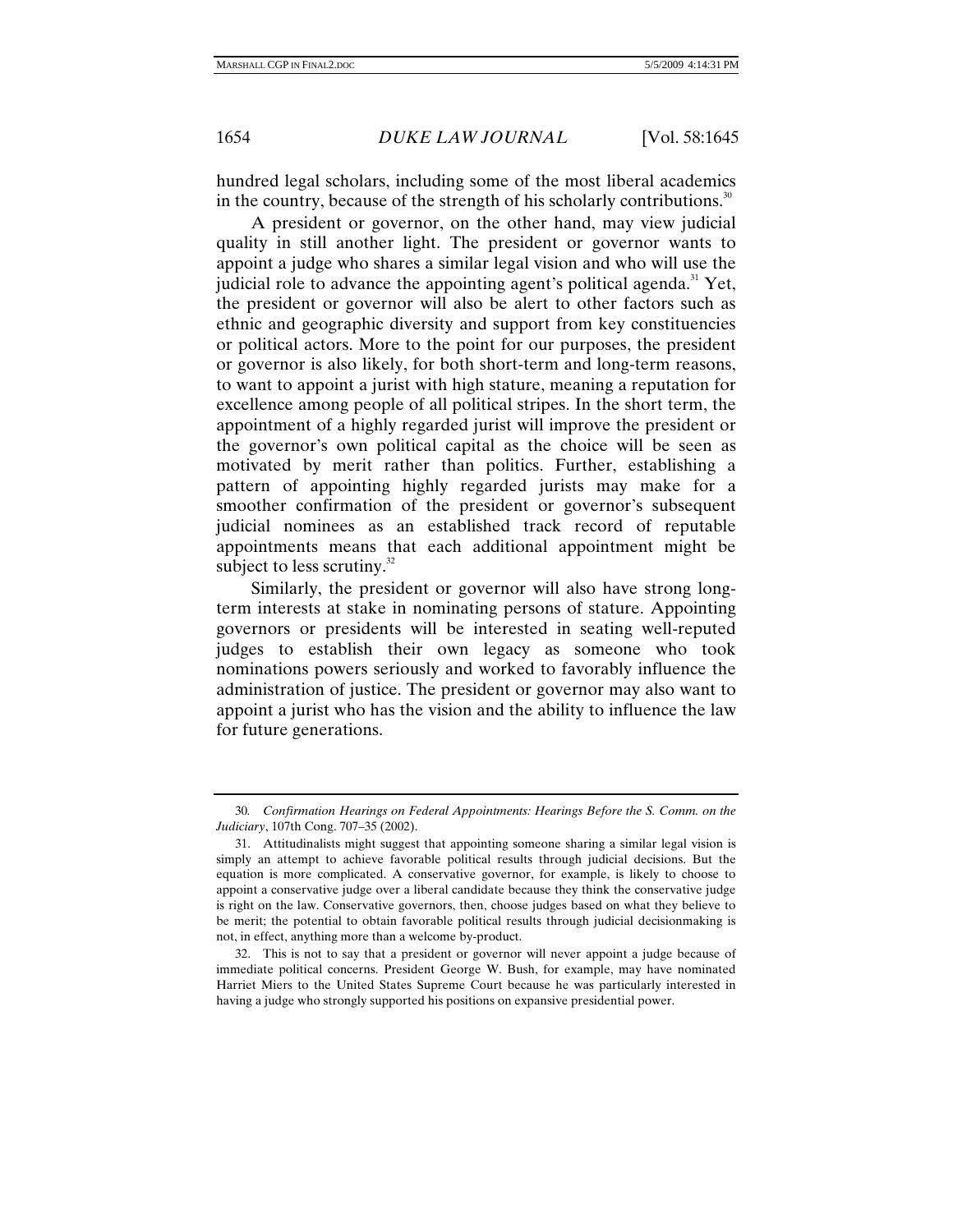The ranking system set forth by Professors Choi, Gulati, and Posner neither looks at case results nor reputation in defining what constitutes a good court. $33$  They dismiss the former as inserting the political component that an objective evaluation is designed to avoid  $34$ and they dismiss the latter because determining judicial reputation would inevitably require surveying "experts" such as law professors or bar organizations who may use surveys to advance their own political agendas.<sup>35</sup> Rather, the authors' rankings look solely to who scores well on the chosen proxies for productivity, influence, and independence. And although the authors, to be sure, are aware that reliance on these factors alone may omit other important aspects of judicial behavior, $36$  their ranking system, in the end, weighs only these three proxies.

We agree with the authors' conclusion that neither interest groups nor expert rankings provide objective assessments of judicial performance. We are concerned, however, that the factors measured in *Judicial Evaluations* are too narrow to be granted the presumptive weight the authors suggest. Given the potential real-world impact of this ranking system, it becomes necessary to investigate whether the rankings in *Judicial Evaluations* actually work to reflect (and promote) judicial quality. We turn to this task in the next Section.

#### III. THE CHOI, GULATI, AND POSNER MEASURES

It is not our purpose to raise every conceivable objection to the methodology employed by the authors in *Judicial Evaluations*. Professors Choi, Gulati, and Posner are refreshingly candid in

 <sup>33.</sup> Choi et al., *supra* note 1, at 1320–26.

<sup>34</sup>*. Id.* at 1315–16 ("Because of the difficulty of identifying the principal's preferences, we cannot very easily evaluate judges on the basis of case outcomes.").

 <sup>35.</sup> Many scholars have critiqued the ABA's ratings of judicial nominees. *See, e.g.*, Bruce Fein, *Let's Lower the ABA from Its Pedestal*, LEGAL TIMES, Sept. 14, 1992, at 28; *see also* James Lindgren, *Examining the American Bar Association's Ratings of Nominees to the U.S. Courts of Appeals for Political Bias, 1989–2000*, 17 J.L. & POL. 1, 2 (2001) ("In recent years, the ABA's role in rating judges has become increasingly controversial . . . ."); Laura E. Little, *The ABA's Role in Prescreening Federal Judicial Candidates: Are We Ready to Give up on the Lawyers?*, 10 WM. & MARY BILL RTS. J. 37, 37–39 (2001) ("The ABA's explicitly controversial positions have surely contributed to its public relations problems and have magnified suspicions that the ABA uses judicial evaluations to implement policy objectives under the whitewash of 'judicial fitness.'"); William G. Ross, *The Supreme Court Appointment Process: A Search for a Synthesis*, 57 ALB. L. REV. 993, 1026 (1994) ("The perception . . . has inspired criticisms of its prominent role in the appointment process.").

 <sup>36.</sup> Choi et al., *supra* note 1, at 1320–26.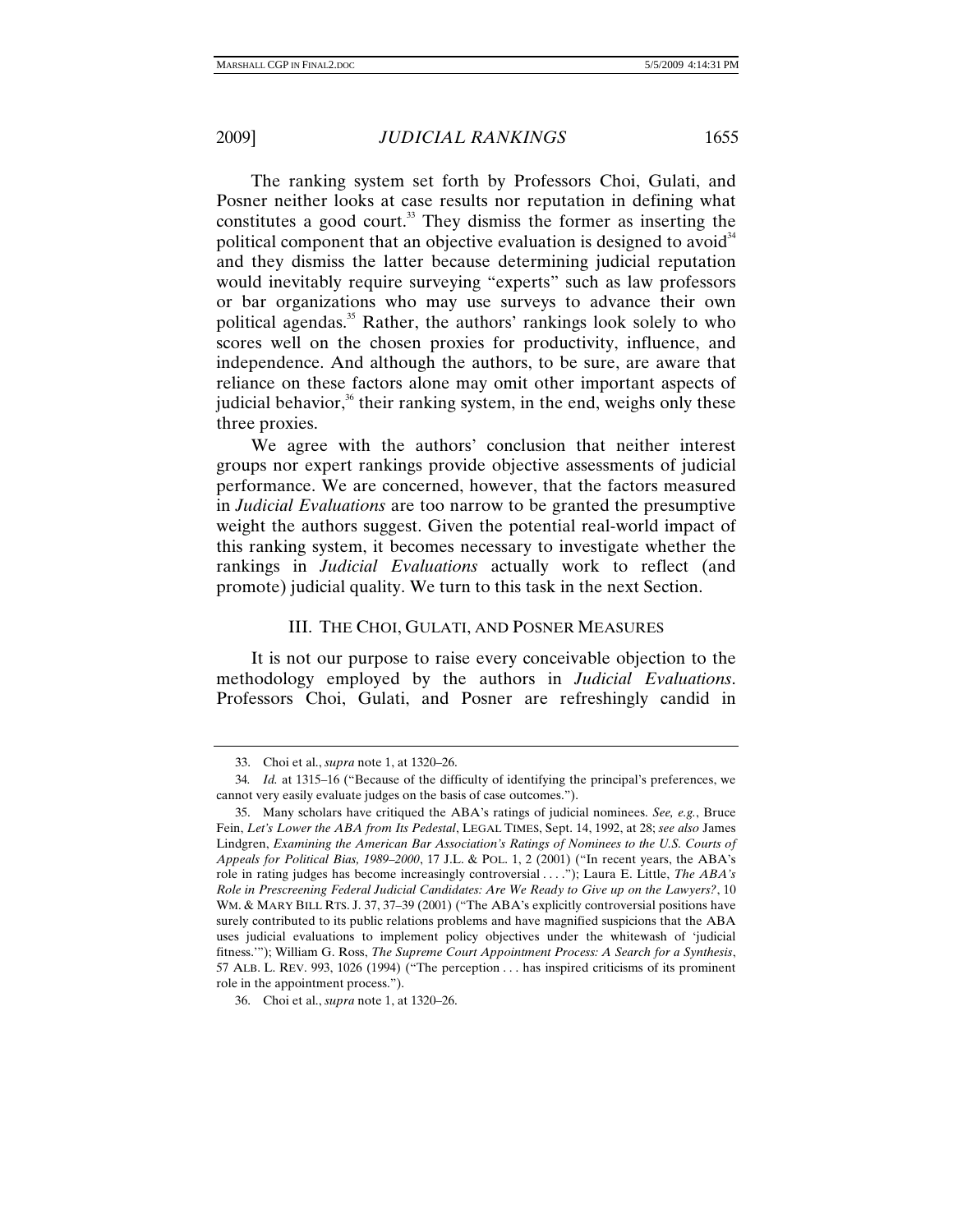recognizing potential methodological objections to their study and they have been remarkably creative in striving to control for statespecific factors in compiling their results. Rather, our intent is to critique *Judicial Evaluations* with a broader brush. Specifically we ask three deliberately broad questions: (1) do the measures of productivity, influence, and independence accurately assess judicial quality; (2) does the data collected in the study create meaningful proxies for these qualities; and (3) does ranking based on performance on these measures encourage beneficial judicial behavior?

# *A. Do Productivity, Influence, and Independence Reflect Judicial Quality?*

Although it obviously depends on how they are defined and measured, we assume that productivity, influence, and independence are positive judicial qualities. We suggest, however, that assessing judicial quality by measuring these factors may not be particularly fruitful and, perhaps, may be counterproductive.

Consider, for example, what types of judicial decisionmaking are not captured by the study's measures. As the authors acknowledge, their study does not measure whether courts or judges decide cases on the basis of policy preferences, although the authors themselves suggest that deciding cases in that way is improper.<sup>37</sup> Similarly, the study does not pick up judicial corruption or malfeasance.<sup>38</sup> Nor does their study, in examining productivity, influence, and independence alone, uncover the judicial behavior discussed in Professors Thomas Brennan, Lee Epstein, and Nancy Staudt's contribution to this Symposium. That study suggests that judges at times act like voters and punish or reward the government based on economic conditions that may be extraneous to the legal issues before them.<sup>39</sup> Therefore, we wonder whether Professors Choi, Gulati, and Posner's study can grant a presumptive marker of excellence or high quality if it allows a court to maintain a high ranking even when its members decide cases or behave in ways that the authors and most observers acknowledge

<sup>37</sup>*. Id.* at 1325.

<sup>38</sup>*. Id.* (discussing the fact that the study does not pick up instances of bribery).

<sup>39</sup>*. See* Thomas Brennan, Lee Epstein & Nancy Staudt, *Economic Trends and Judicial Outcomes: A Macrotheory of the Court*, 58 DUKE L.J. 1191, 1194 (2009).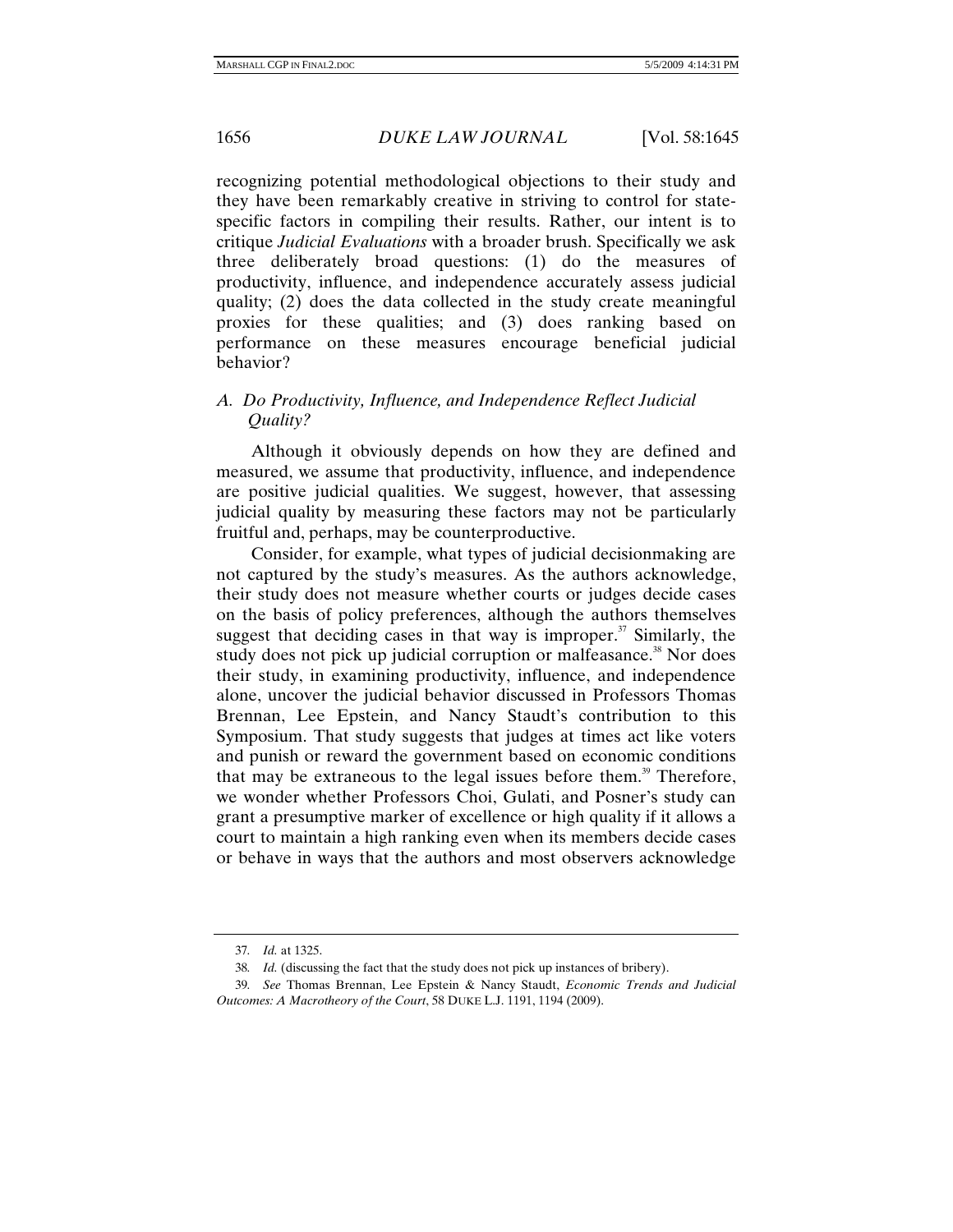are inappropriate.<sup>40</sup> Equally significant, because of data limitations, their study ignores aspects of judicial behavior that are arguably more important than the ones proxied, such as integrity, fairness, openmindedness, thoroughness, and temperament. And it neglects the contributions to the law that judges may make outside opinion writing, including judicial administration and lower court supervision, serving on government commissions, teaching at law schools, writing scholarly articles, and training other judges. The data can only provide so much information.

Professors Choi, Gulati, and Posner, of course, recognize this criticism and readily acknowledge that their measures "capture some, but not all, aspects of judicial quality."<sup>41</sup> But they do not concede that it is therefore misleading to focus rankings solely on their performance measures. As noted, they argue that their rankings, although not definitively capturing judicial quality, at least create a presumption that courts that do well on their scores are superior to those that do not. They state, "It would be a mistake to believe that small differences in measured outcomes reflect significant differences in quality. But where the differences are large, it is likely that the lower-ranked judges or courts are inferior, unless a good reason exists to explain the difference." We are not convinced. If productivity, influence, and independence represent only a narrow range on the list of attributes that constitute a good judge or court, then creating a presumption that a court that scores well on these factors is a high quality court may be a classic example of the tail wagging the dog.

The authors strive to avoid this criticism by, in effect, understating the impact of their work. They contend that because their study only seeks to establish a presumption of judicial quality rather than a full measure, anyone who disagrees with their results can simply come forward and explain why a court that fares relatively poorly on their measures should otherwise be deemed a quality court. To the authors, the import of their study is in its effect as an

 <sup>40.</sup> It might be argued that if a court's decisions are too politically based they will not be cited outside of that court's jurisdiction and would therefore fare poorly on the influence measure. That would only be true, however, if other courts were also not being swayed by political concerns.

 <sup>41.</sup> Choi et al., *supra* note 1, at 1319.

<sup>42</sup>*. Id.* at 1319–20.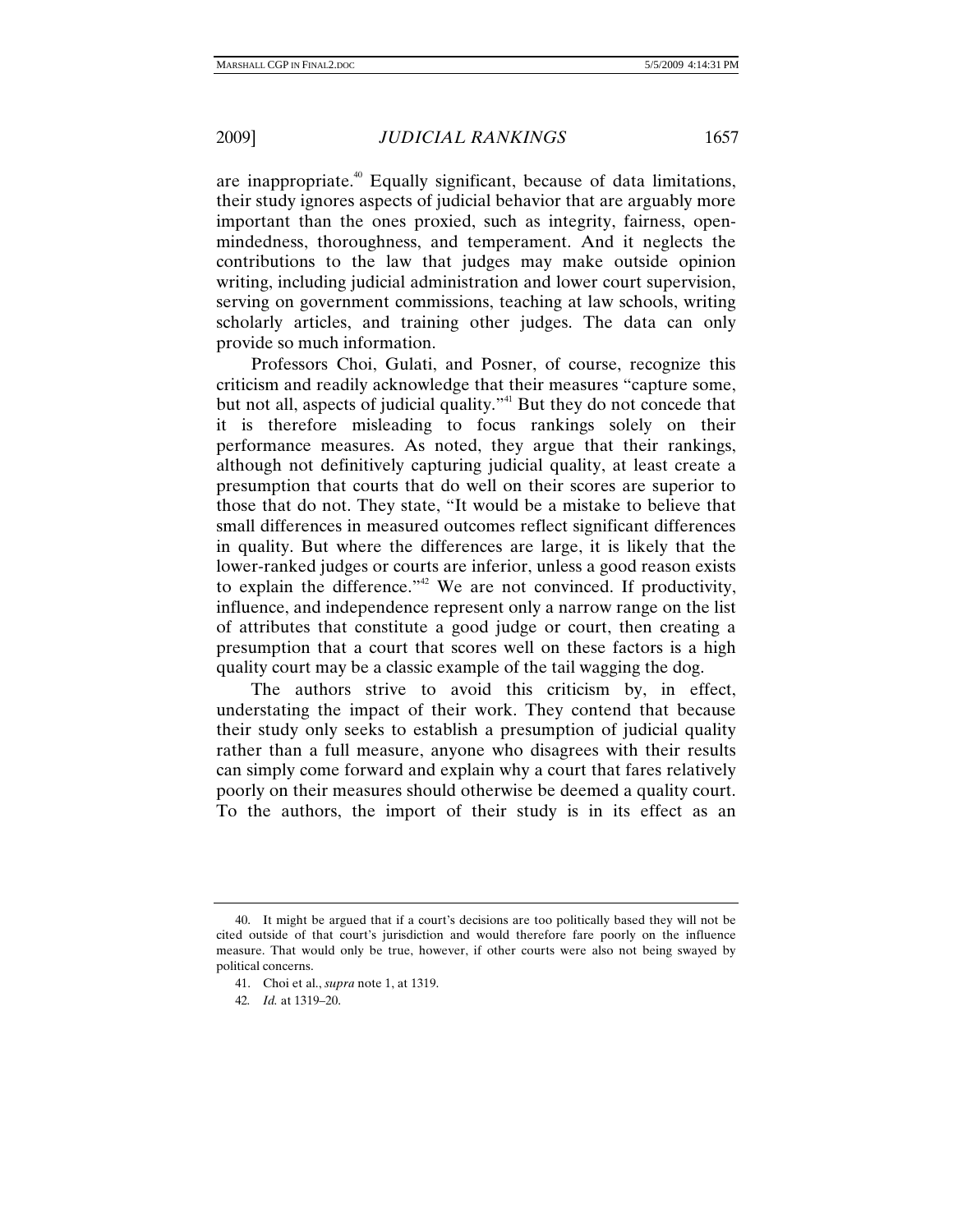"information-forcing" device.<sup>43</sup> The political power inherent in rankings, however, is not that nuanced. A claim by a court's defender that the results of a purportedly objective study should be discounted because that court has chosen to devote its energies toward activities that are outside the objective measures or that the court did not do well in relation to other courts because of the idiosyncratic nature of its caseload would have little political resonance and would simply sound defensive. Similarly, because the public has little or no basis for distinguishing between true and false claims about nonquantifiable factors as reputation, stature, fairness, and judicial temperament, any claim by a court's defender arguing that the court's poor performance on the study's rankings is outweighed by its excellence in these other areas would sound hollow.

The compelling information in this political dialogue and the information that, in Professors Choi and Gulati's words, has the "ease of transmission and understandability,"<sup>44</sup> is the ranking number and not the long excusatory explanation that follows. The study's objective rankings, in short, create a hard presumption that would be extraordinarily difficult to rebut.

To all of this, one other important factor should be added. The claim that the chosen proxies for productivity, influence, and independence should presumptively trump other judicial qualities requires, at the least, that those proxies are precisely measured. But whether *Judicial Evaluations* accurately gleans productivity, influence, and independence is a matter to which we now turn.

# *B. Does the Data Collected in Judicial Evaluations Accurately Capture and Compare Productivity, Influence, and Independence?*

1. *Productivity.* Professors Choi, Gulati, and Posner purport to capture productivity by counting the number of opinions issued by each state supreme court. But whether the number of published opinions should be equated to productivity depends in large part on what goals the productivity measure is designed to serve.<sup>45</sup> The

 <sup>43.</sup> For a general discussion of the value of information-forcing devices, see Scott Baker, Mitu Gulati & Stephen Choi, *The Rat Race as an Information-Forcing Device*, 81 IND. L.J. 53, 78 (2006).

 <sup>44.</sup> Choi & Gulati, *Choosing the Next*, *supra* note 2, at 39 n.29.

<sup>45</sup>*. See, e.g.*, Daniel A. Farber, *Supreme Court Selection and Measures of Past Judicial Performance*, 32 FL. ST. U. L. REV. 1175, 1177–78 (2005) (suggesting that the productivity measure does not clearly measure beneficial judicial behavior).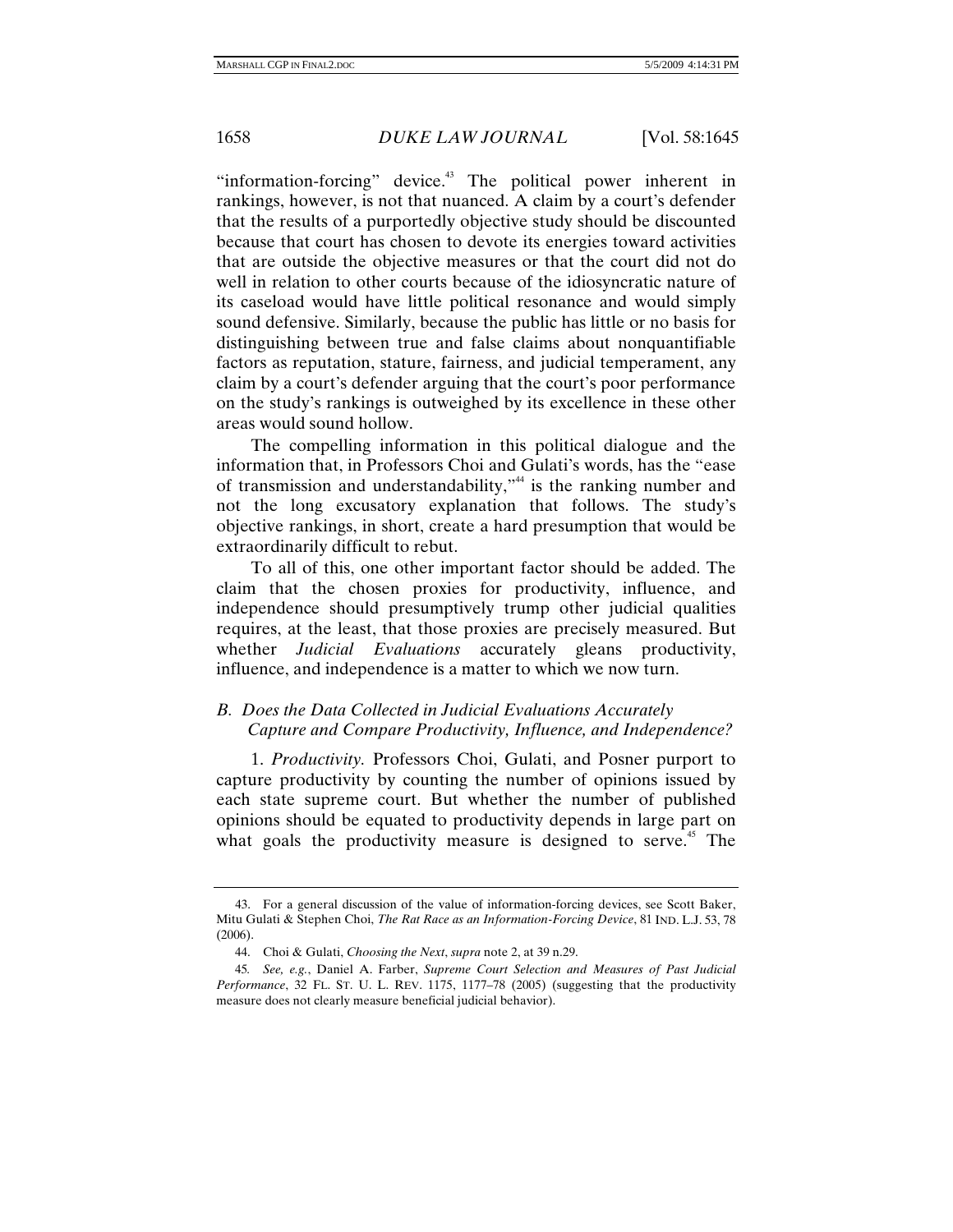authors argue that productivity is an important measure of judicial quality because it reflects whether the courts are fulfilling their obligation to resolve cases.<sup>46</sup> But, in fact, as the authors acknowledge, the relationship between publishing opinions and resolving cases is not immediately apparent. Courts also resolve cases by issuing unpublished opinions. Yet the authors do not credit these forms of case disposition in their opinion counting, claiming that because unpublished opinions are written by secondary personnel they do not reflect the work of the court itself.<sup>47</sup> Why not? If what is being rewarded by the productivity measure is the court's actions in deciding cases, it should not matter how those cases are resolved.

The authors also defend the published opinions proxy on the ground that written opinions allow judges to share their reasoning with the parties and other judges thereby bettering the system of justice.<sup>48</sup> But more opinions do not necessarily lead to a better jurisprudence. Multiple decisions on the same subject can often serve to convolute, rather than clarify, legal rules.<sup> $49$ </sup> Authoring a single opinion that provides a clear rule of decision may therefore be a more productive use of judicial resources than writing multiple decisions on the same subject.

Further, judges are productive in a variety of ways other than merely increasing the quantity of opinions that they publish. In addition to issuing unpublished opinions, courts may also devote considerable time and resources to reading lengthy trial records, to reforming judicial rules and practices, to supervising the state's lower courts, to writing scholarly articles, to training new judges, to facilitating settlements, and to serving on government commissions. None of these efforts are captured by the study's productivity proxy.

 <sup>46.</sup> Choi et al., *supra* note 1, at 1320–21.

<sup>47</sup>*. Id.* Presumably, the authors do not value productivity merely as a surrogate for hard work. Hard work may be an admirable trait but it should not be relevant to a ranking system unless it leads to results that benefit overall judicial quality. In any case, quantity of production does not always equate to individual effort. A judge, after all, may work just as hard as another but, for a variety of reasons, not be able to produce as much written work.

 <sup>48.</sup> *Id.* at 1321.

<sup>49</sup>*. See, e.g.*, Kirt Shuldberg, *Digital Influence: Technology and Unpublished Opinions in the Federal Courts of Appeals*, 85 CAL. L. REV. 541, 547–49 (1997) (describing research costs and judicial efficiency as rationales for not publishing all opinions); *see also* ADMIN. OFFICE OF THE U.S. COURTS, ANNUAL REPORT OF THE DIRECTOR OF THE ADMINISTRATIVE OFFICE OF THE UNITED STATES COURTS 1964, at 11 (1964) (recommending for the first time that opinions be published only in cases "which are of general precedential value").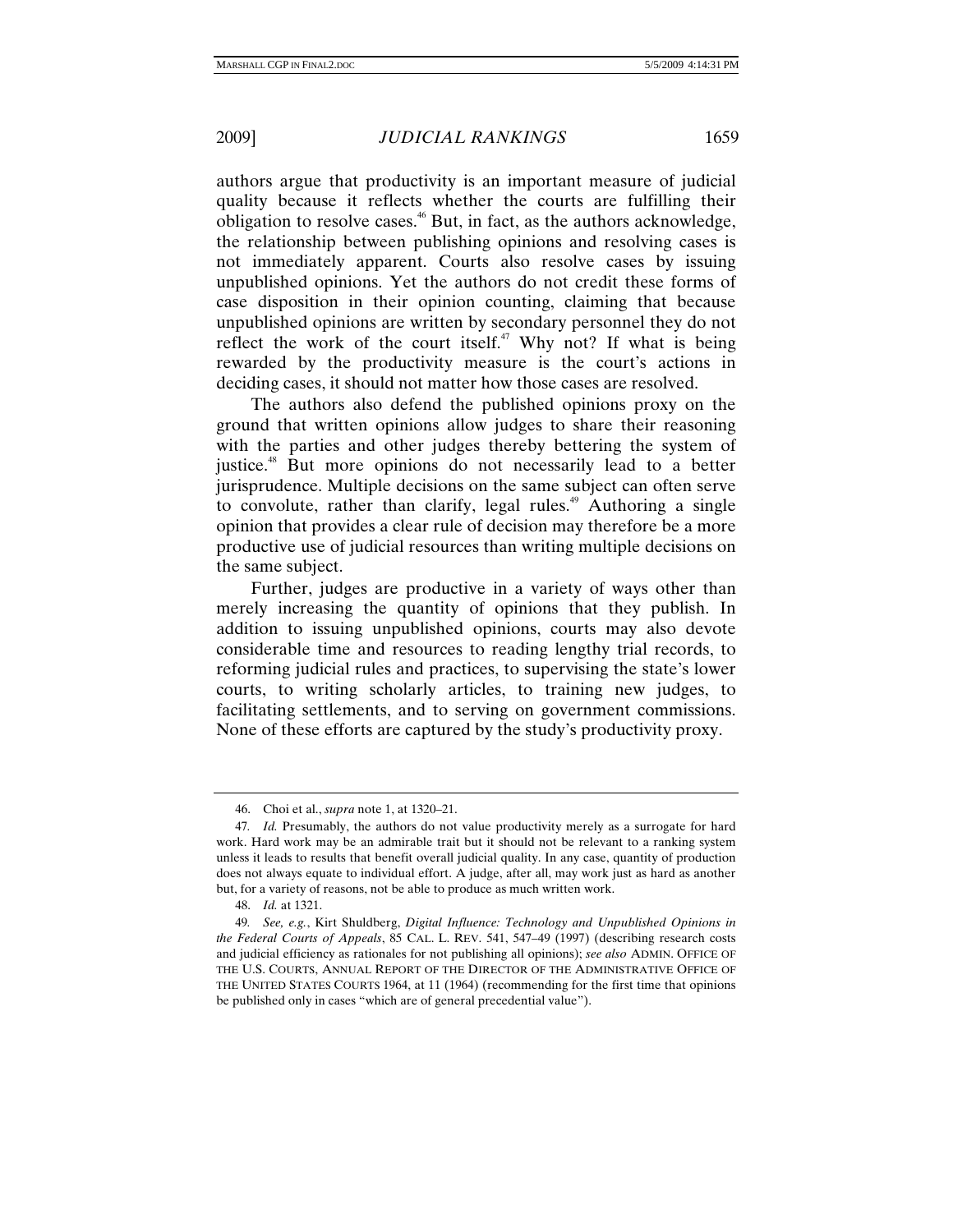Finally, relying solely on the number of published opinions ignores other key (and perhaps competing) proxies, such as timeliness in deciding cases, that also reflect a court's productivity. Consider two courts. In a given year, Court *A* hears 300 cases. It writes opinions in 150 cases, with each opinion taking, on average, 100 days to formulate and decides the other 150 by unpublished decisions, which take, on average, 30 days each to formulate. Court *B*, in turn, hears 300 cases, writes 50 opinions, and decides the other 250 cases by unpublished decision. Which court is more productive? Court *A* writes more opinions; so the authors' study would give that court a higher rating. But Court *B*'s speed of case disposition is much faster.<sup>50</sup> Given the importance of timeliness to the administration of justice, $51$  why should not Court *B* be considered the more productive court?<sup>52</sup>

2. *Influence.* The influence proxy employed by Professors Choi, Gulati, and Posner is also problematic. Whether citation counts generally measure influence or opinion quality has been the subject of much debate, and we need not review that literature here.<sup>53</sup> Even if citation counts do shed some light on influence or quality, however, they are just part of the picture. There is much more to opinion quality than the number of judicial citations an opinion generates. A landmark opinion in a relatively narrow area of law, for example, may be cited less than a mediocre opinion in a frequently litigated substantive area simply because there are fewer opinions generated in that area.<sup>54</sup> Or a court may write a groundbreaking opinion adopting a minority approach to a legal issue; but that opinion will not yield many citations if other states decide not to adopt the minority approach.

 <sup>50.</sup> On average Court *B* decides each case in 41.6 days; on average Court *A* decides each case in 65 days.

 <sup>51.</sup> We are reminded of the adage "Justice delayed is justice denied," often attributed to William Gladstone and made famous as a plea to courts to be efficient to administer justice properly. *See, e.g.*, John Paul Stevens, *In Memoriam: Judge Donald P. Lay*, 92 IOWA L. REV. 1551, 1585 (2007) (praising Judge Lay's speed and effectiveness in resolving cases).

 <sup>52.</sup> Indeed, one of the problems inherent in the authors' use of published opinions as a proxy for productivity is that it discourages courts from issuing decisions quickly because writing opinions takes more time.

<sup>53</sup>*. See, e.g.*, Frank B. Cross & Stefanie Lindquist, *Judging the Judges*, 58 DUKE L.J. 1383, 1391–93 (2009); William M. Landes, Lawrence Lessig & Michael E. Solimine, *Judicial Influence: A Citation Analysis of Federal Courts of Appeals Judges*, 27 J. LEGAL STUD. 271, 272–75 (1998).

<sup>54</sup>*. See* Cross & Lindquist, *supra* note 53, at 1392 ("[S]ome types of cases are simply more common and therefore more likely to receive citations than other types of cases.").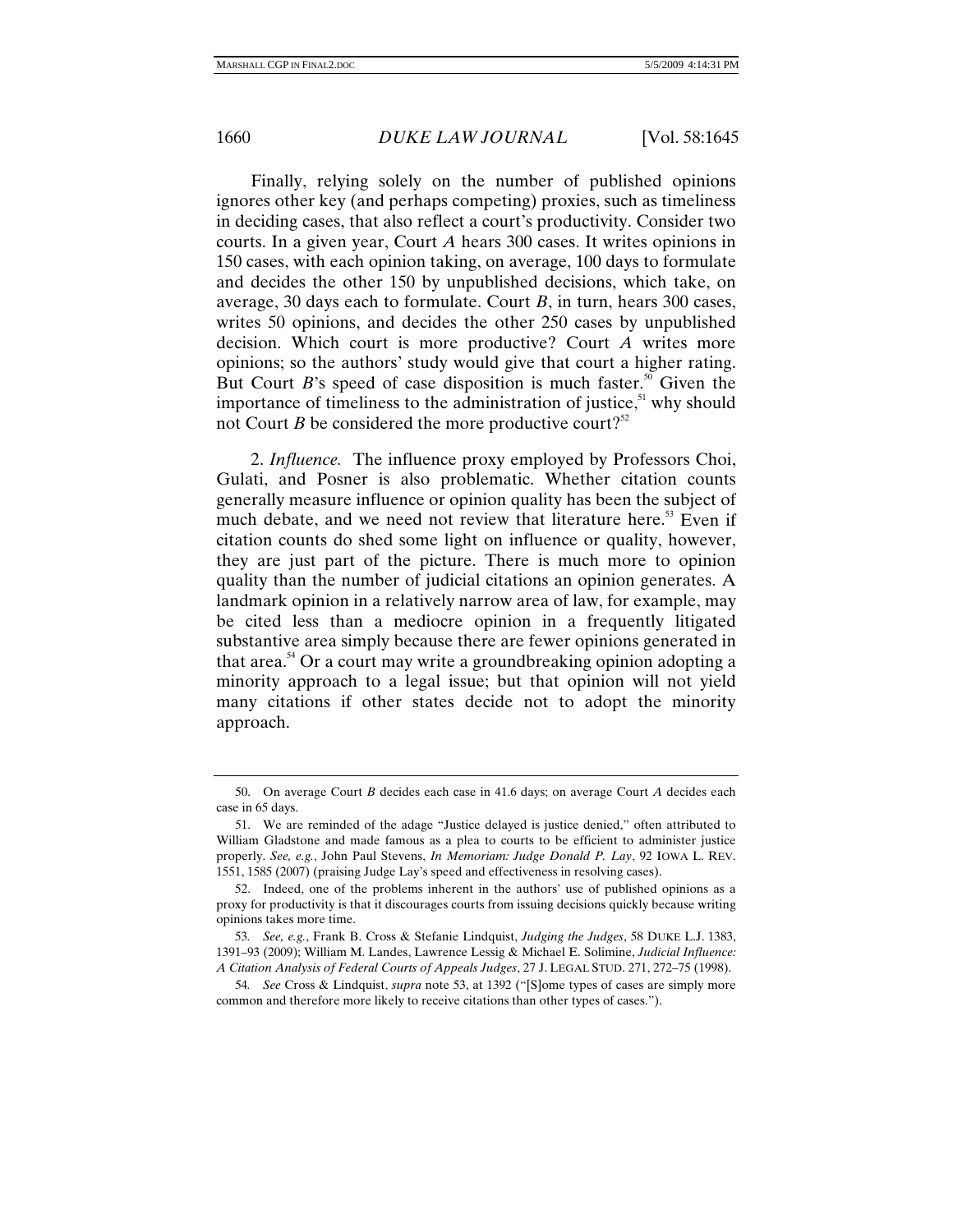Further, there are particularly strong reasons to question the use of citation count for its accuracy in comparing influence or quality across state systems. To begin with, we suspect that citations to outof-state courts are likely to come from the lawyers in the case, not from in-state judges persuaded by the power of the reasoning of their out-of-state colleagues. And, needless to say, the reasons that lawyers cite out-of-state cases are also not primarily related to the strength of the court's reasoning. They choose to cite cases because they welcome virtually any authority that supports their legal position.

Finally, high citation counts may be attributable to developments in law unrelated to the strength of the judiciary. Citations to out-ofstate courts frequently occur when there is no case law on point in the home jurisdiction, that is, when the legal issue in dispute is a matter of first impression. This inevitably favors courts with innovative legislatures, litigants, or state executives because those entities are likely to trigger first-impression litigation and courts that rule first in an area are likely to be more frequently cited, whether or not the opinion itself is well reasoned.

3. *Independence.* A critical question regarding any independence measure is "Independence from what?" The authors' study examines a judge's independence by counting the number of times a judge writes an opinion in opposition to another judge of his own party. As one of us has previously argued, independence defined in this way may actually measure a lack of quality in judging, including deficiencies in collegiality and leadership, and a propensity for judicial activism outside the ideological mainstream.<sup>55</sup> Further, dissenting opinions can also be harmful to the court's general administration of justice as they require a court to spend more time and devote more resources to the case in question at the expense of other cases.

Even more critically, the authors' exclusive focus on intracourt voting behavior in assessing independence ignores the nature of state judicial selection processes. Unlike the federal court system in which the judges enjoy life tenure, state court judges are generally subject to reelection or reappointment and therefore need to have the political support of governors, political parties, and contributors. The real tests of a judge's independence in the state courts, then, is more likely how

 <sup>55.</sup> William P. Marshall, *Be Careful What You Wish for: The Problems with Empirical Rankings to Select Supreme Court Justices*, 78 S. CAL. L. REV. 119, 127–28 (2004).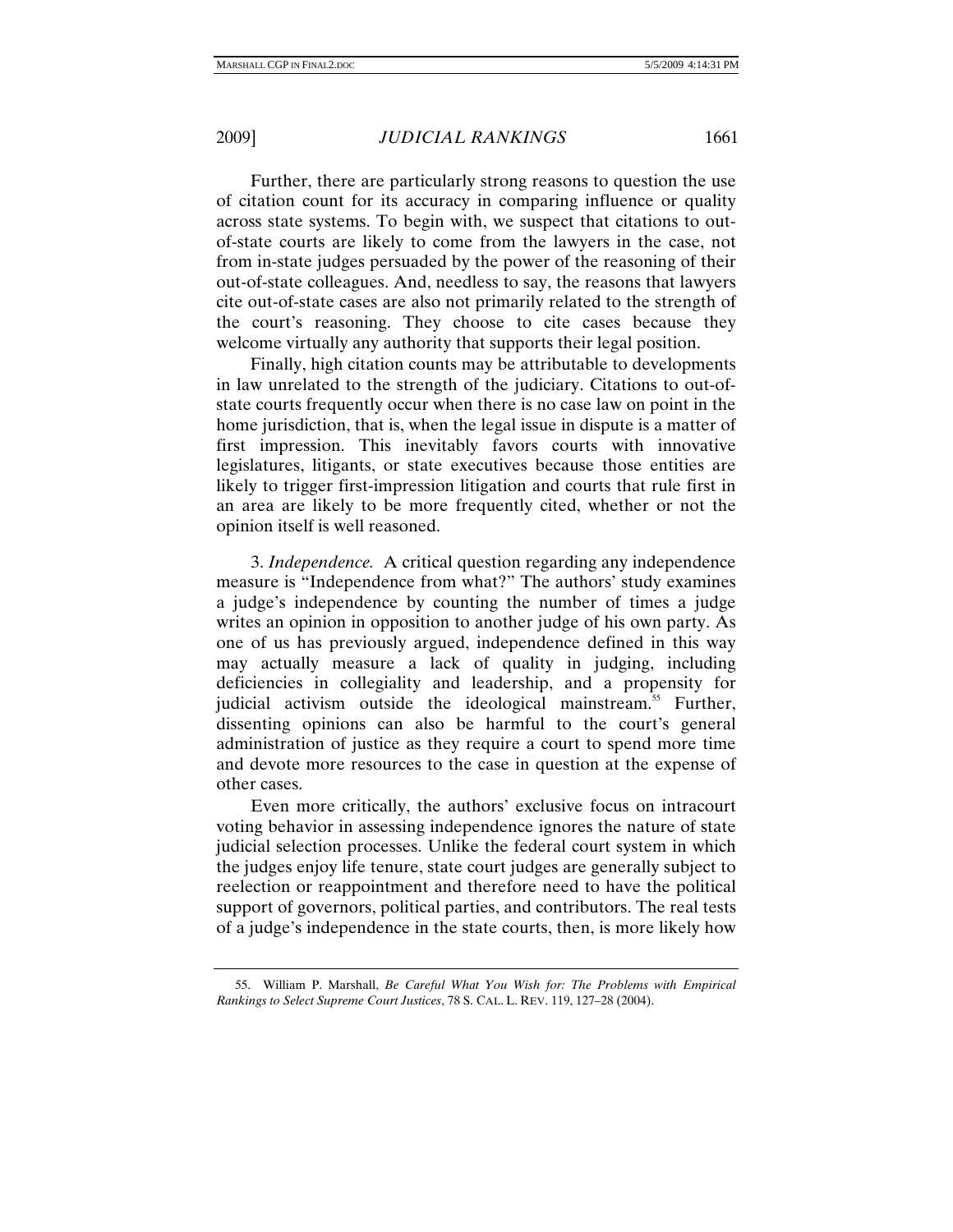the judge responds to the pressures from these interests.<sup>56</sup> After all, it is governors, political parties, and contributors who, unlike fellow judges, have the ability to affect a judge's tenure and retention on the bench. The authors' study, however, does not measure how the judge votes in relation to positions of these entities. As such, the authors' proxy of counting the number of opinions a judge writes in opposition to judges of their own party may not provide much insight into judicial independence at the state court level. $57$ 

# *C. Do the Authors' Measures of Productivity, Influence, and Independence Encourage Salutary Judicial Behavior?*

As noted previously, ranking systems inevitably encourage their subjects to engage in behavior that increases their scores. Thus, *Judicial Evaluations* needs to be examined in this context as well—do the measures used in the study encourage beneficial judicial behavior? That is, would the quality of state courts be improved if the courts issued more published opinions, worked to have their opinions more widely cited out of state, and had judges more frequently write opinions in opposition to others in their political party?

Although we have no doubt that some judicial observers might believe that state court jurisprudence would be improved if judges responded to these incentives, we are skeptical that many would find that the major problems in state court jurisprudence are too few opinions, too few out-of-state court citations, or too few dissents. Rather, we suspect that observers would be more concerned that judges too readily insert their policy preferences into their decisions ${}^{56}$ or are too beholden to political and special interests. ${}^{59}$  But as we have discussed, nothing in the authors' study deters judges from improperly inserting their policy preferences into their judicial decisions or being unduly influenced by the policy agendas of their

<sup>56</sup>*. See generally* Joanna M. Shepherd, *Money, Politics, and Impartial Justice*, 58 DUKE L.J. 623 (2009) (demonstrating statistically that the views of donors and those who appoint judges affect judges' voting decisions).

 <sup>57.</sup> On this point, it is notable that the authors' independence findings do not correlate with the Chamber surveys that ask lawyers to rate courts for judicial impartiality. *See* Choi et al., *supra* note 1, at 1355–59.

<sup>58</sup>*. See, e.g.*, Lawrence B. Solum, *Judicial Selection Versus Character*, 26 CARDOZO L. REV. 659, 661 (2004); Lawrence B. Solum, *The Virtues and Vices of a Judge: An Aristotelian Guide to Judicial Selection*, 61 S. CAL. L. REV. 1735, 1741 (1988).

<sup>59</sup>*. See, e.g.*, Stephen J. Ware, *Money, Politics, and Judicial Decisions: A Case Study of Arbitration Law in Alabama*, 30 CAP. U. L. REV. 583, 591–95 (2002) (explaining that interest groups may buy judge-made policy at the state level with campaign contributions).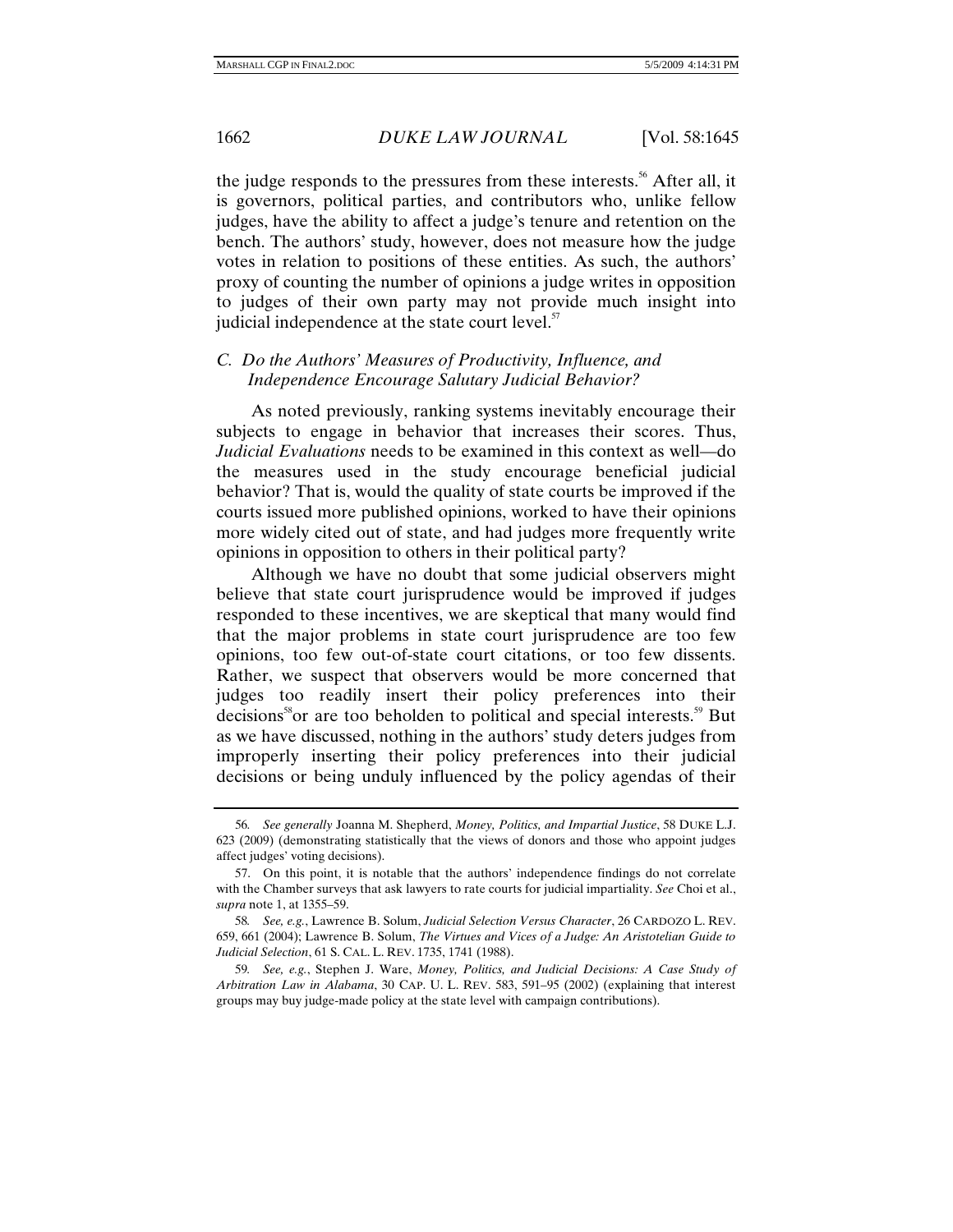in judicial behavior.

political patrons, financial supporters, or reappointing agents.<sup>60</sup> Nor do the incentives created by the authors' measurements respond to other frequent criticisms of the courts, including inefficient judicial administration and long delays in deciding cases.<sup>61</sup> Indeed, the study places a premium on writing more published opinions and dissents, which only exacerbates these problems. Thus, there is a significant question as to whether the ranking system in *Judicial Evaluations* also misses the mark by not creating a system of incentives that better captures the elements of what should be encouraged and discouraged

## IV. CRAFTING A WIDER JUDICIAL RANKING LENS?

The fact that some problems can be identified in the *Judicial Evaluations* methodology does not take any force away from its authors' observation that judicial rankings are here to stay. Nor does it weaken their case that developing objective measures of judicial quality would be beneficial in providing counterweights to competing agenda-driven systems. It does suggest, however, that an alternative lens for evaluating judicial performance needs to be developed.

The problem is that there are endemic weaknesses in any ranking system. Objective measures such as the one employed by Professors Choi, Gulati, and Posner inevitably miss essential nonquantifiable aspects of judicial quality. The data are just not sufficiently rich.

Expert evaluations are beset by their inherent subjectivity and susceptibility to ideological bias. Agenda-driven surveys such as that used by the Chamber do not, by definition, produce politically neutral results.

We believe an ideal ranking system would serve two important functions. First, it would provide necessary counterweight to agendadriven rankings, ideologically tinged expert evaluations, and efforts to hide politically driven nominations behind claims of judicial excellence. Second, an ideal ranking system would provide incentives and disincentives for judicial behavior and accordingly would provide a potentially valuable tool for improving judicial performance. A

<sup>60</sup>*. See* Shepherd, *supra* note 56, at 629 ("[U]nder some retention methods, judges' voting is associated with the political preferences of those who will decide whether the judges keep their jobs.").

 <sup>61.</sup> On the value of speedy courts, see *supra* note 51.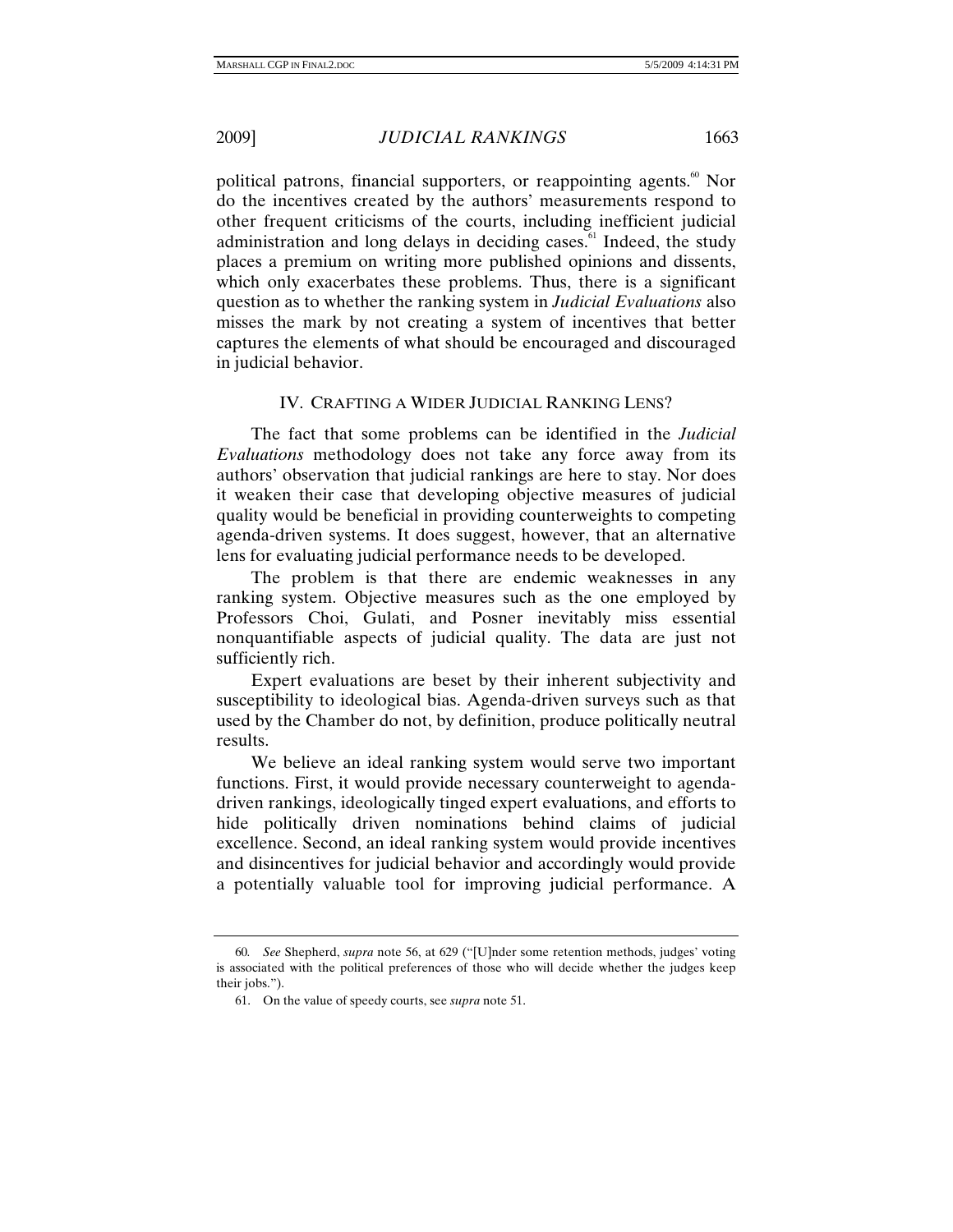ranking system should, therefore, be adopted with these goals in mind.

In this respect, we propose, perhaps counterintuitively, that a better way to further these goals would be to first encourage multiple interest groups to rank judges and then to examine who does well across a wide range of subjective rankings. Although any particular subjective evaluation may be unreliable, it may be possible to discern important attributes by comparing different subjective evaluations and taking into account the sources of those evaluations. If a court has performed well in the Chamber study standing alone, for example, this may simply reflect that commercial lawyers perceive that court to be probusiness. But if that court also scores well with organized labor, environmental organizations, and trial attorneys, the rankings take on a different light. They suggest instead that the court's reputation derives from aspects of judicial performance that transcend politics and ideology, perhaps including qualities such as fairness, character, integrity, intellect, and efficiency.

At the same time, if a court ranks well with only the groups on one side of the political spectrum, it sends precisely the opposite message. A court that scores well with only one type of interest group while earning failing marks from others is subject to the immediate criticism that the court is only a shill for the interest group that has evaluated it favorably. In this way, the fact that a court scores well with a particular interest group can effectively be turned into a political liability rather than an advantage. Multi-interest group rankings can therefore provide effective counterspin to single interest group rankings and provide counterweight to agenda-driven quality claims.

Multi-interest group rankings also serve the goal of encouraging beneficial judicial behavior because a judge, to improve their overall rankings, will need to be favorably perceived across a broad spectrum of interests. This motivation should encourage the judge to be, among other things, fair, thoughtful, open-minded, tempered, and solicitous of opposing views—to be, in short, a better judge.

To be sure, utilizing multi-interest group rankings is no panacea. It is not clear, for example, how the rankings of the varying interest groups should be solicited or cumulated, if at all. Nor is it immediately apparent how the groups whose rankings are to be considered in an overall appraisal should be identified. And any cumulative ranking system will also raise inevitable questions of balance. Does a cumulative ranking system that incorporates one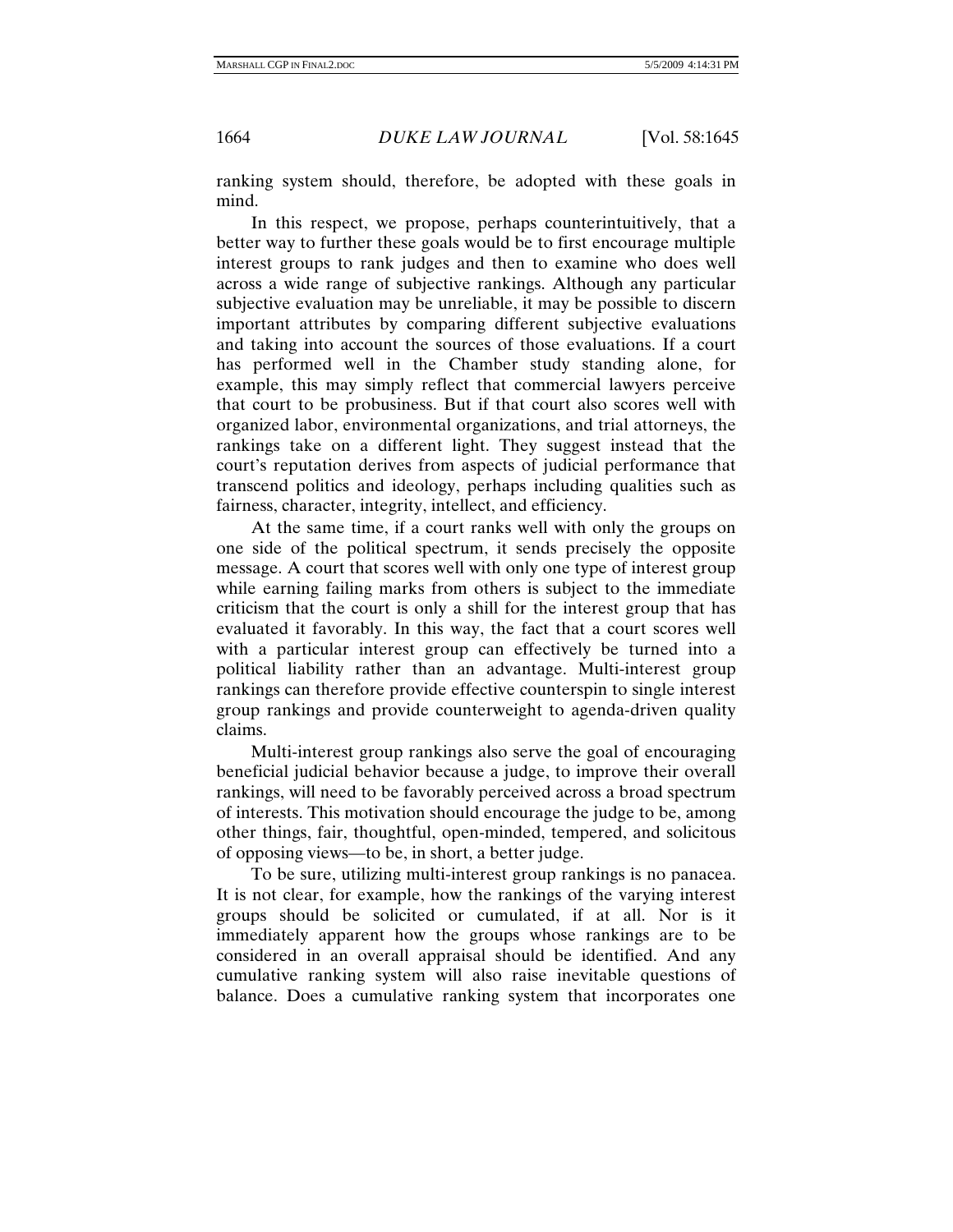survey each from environmental, labor, consumer, and business interests reflect a balanced measure, or is it decidedly antibusiness because three of those four groups would not be expected to be particularly sensitive to business concerns?

Finally, a multi-interest group approach may also invite strategic behavior. A liberal group may very well believe certain conservative jurists are excellent judges, for example, but nevertheless give them low scores to weaken those judges' candidacy for judicial promotion. Indeed, to the extent ratings are used in selecting Supreme Court Justices, as Professors Choi and Gulati suggested in an earlier article, strategic behavior of this type might quickly become the norm.

Nevertheless, we believe that expanding the field of avowedly subjective judicial rankings may be a more effective mechanism for evaluating judicial quality and for promoting beneficial judicial behavior than a measure that too narrowly focuses on uncontestable objective factors. And given that judicial rankings, for better or worse, are unlikely to disappear, multigroup rankings may be the only effective way to counter the political agendas of interest groups acting on their own.

## **CONCLUSION**

In their project, Professors Choi, Gulati, and Posner tackle a difficult task: ranking the state supreme courts on objective measures for which data is readily available. They employ a transparent and easy to understand methodology, attempting to measure judicial productivity by counting a court's number of published opinions, judicial influence by counting out-of-state court citations, and judicial independence by counting the number of opinions a judge writes in opposition to another judge of her own political party. Recognizing that productivity, influence, and independence alone do not fully capture judicial quality, they suggest that performance on these measures should set a presumption of judicial excellence that can be rebutted by the inclusion of additional information to explain the results. The rankings, as they see it, serve both to provide an initial insight into judicial quality and an information-forcing device for more complete appraisals.

Our response to the project is not the obvious one: Quality cannot be measured so do not even try to grade the state courts. Rather, recognizing, as the authors do, that, like it or not, judicial rankings are here to stay, we pose a series of questions.